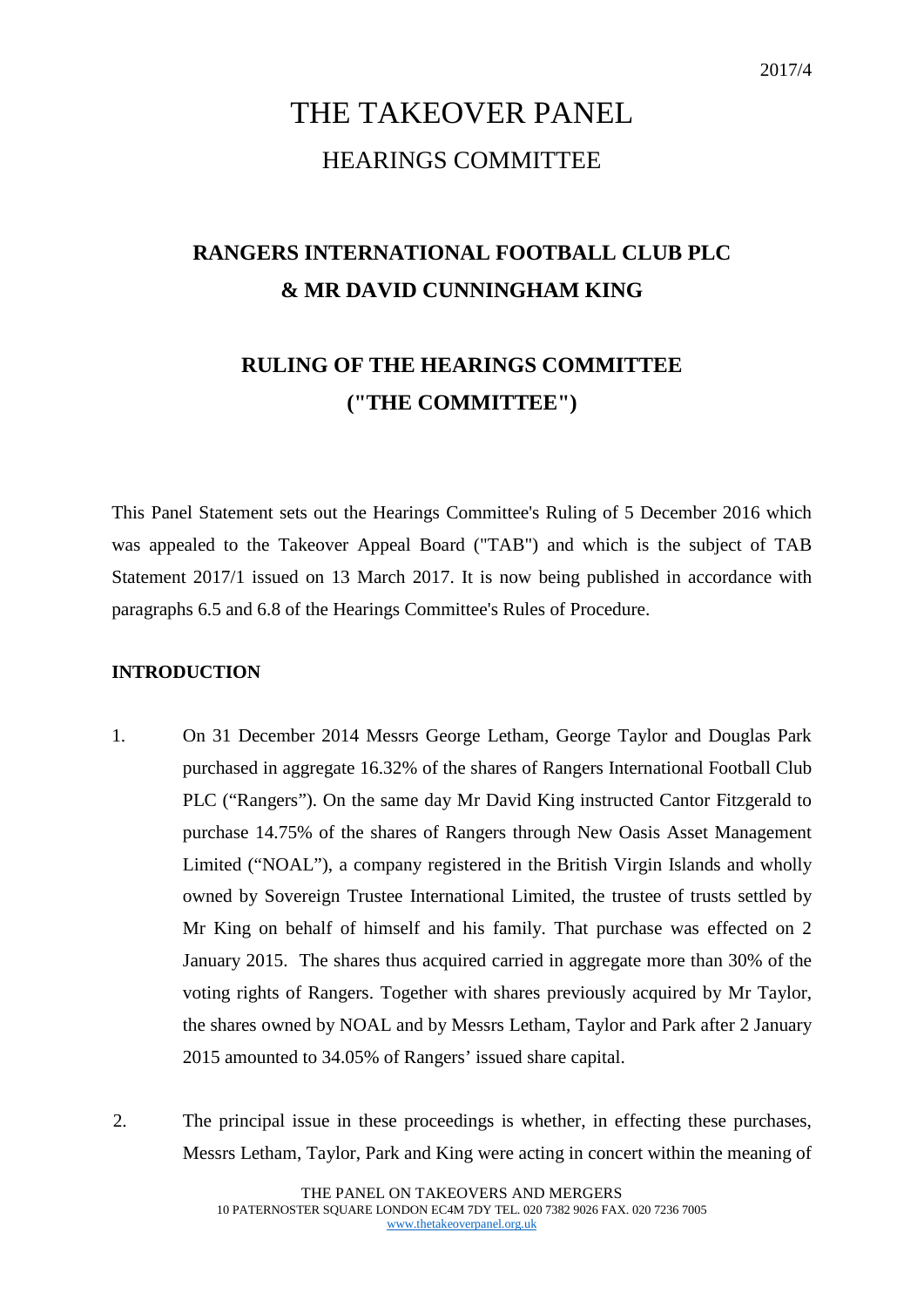Rule 9.1 of the Code on Takeovers and Mergers ("the Code") so as to trigger an obligation to extend an offer to acquire the shares of other shareholders on the terms stipulated by Rules 9.3 and 9.5.

- 3. By its letter to Mr King of 7 June 2016 the Takeover Panel Executive ("the Executive") ruled that, for the purposes of the Code, Mr King had been acting in concert with Messrs Letham, Taylor and Park in respect of the purchases of shares on 31 December 2014 and 2 January 2015 and directed him to make an offer in accordance with Rule 9 for all of Rangers' issued shares not owned by Messrs King, Letham, Taylor and Park. The Executive also ruled that pursuant to Rule 9.5(c) the offer price should be 20.0p per share.
- 4. Under Rule 9.1 the primary obligation to make a mandatory offer falls upon the person acquiring an interest in shares which, taken together with the shares of those acting in concert with him, carry 30% or more of the voting rights of the company. In addition to that person, Rule 9.2 provides that any member of the group of persons acting in concert with him may, according to the circumstances of the case, have the obligation to extend an offer. For reasons explained below, the Executive determined that it was appropriate in the circumstances of this case to impose the obligation to extend a Rule 9 offer upon Mr King alone, and not on those with whom he is alleged to have acted in concert. The Executive's position was that it was open to Mr King to discharge the obligation either personally or by any entity that would act upon his instructions.
- 5. Mr King denied that he had acted in concert with Messrs Letham, Taylor and Park and declined to make an offer to other Rangers shareholders. On 2 August 2016 Mr King indicated to the Executive that he contested the Executive's ruling and wished the Committee to review it.

#### **THE PARTIES**

6. The Committee (consisting of those members listed in the Appendix) heard this matter on 28 November 2016. In addition to Mr King, Messrs Letham, Taylor and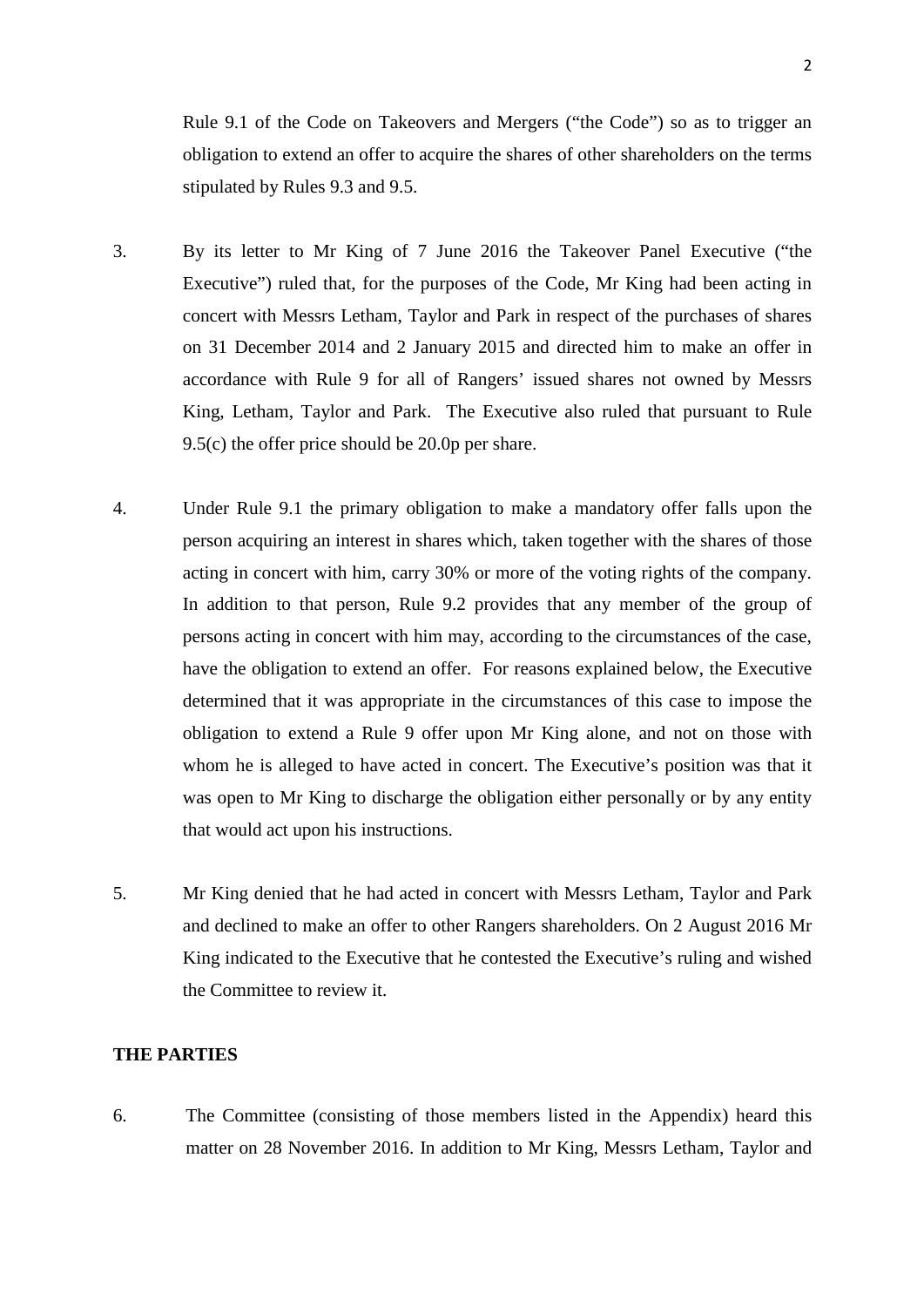Park and the current board of Rangers had been notified of the hearing before the Committee and invited as interested parties to be heard or, at their election, to make submissions or call witnesses. In the event, each of Messrs Letham, Taylor and Park served short written submissions (or was content to rely upon submissions previously made by them to the Executive) but declined to appear or to call evidence. The board of Rangers served a written submission and was represented before the Committee by its Company Secretary, Mr James Blair, a solicitor and partner of Messrs Anderson Strathern.

- 7. In an email to the Secretary to the Committee ("the Secretary") sent on 17 November 2016 Mr King said that he had shared with NOAL recent communications with the Secretary relating to the upcoming hearing before the Committee and passed on NOAL's view (with which he expressed agreement) that as purchaser of the shares in question it should have been afforded the opportunity to make submissions. Mr King also said that he had never been a director of NOAL, had no legal capacity to represent it and in the circumstances was in no position to advance its interests.
- 8. By an email to Mr King of 18 November the Secretary passed on the response of the Chairman of the Committee, namely that it was open to NOAL to apply forthwith to be heard or to make submissions at the hearing as an interested party and that, once received, any such application would be notified to other parties for their comments before being determined by the Chairman. Mr King, who had evidently informed NOAL of previous communications regarding the hearing, was asked to pass on to NOAL the contents of the Secretary's email. By return email on 18 November Mr King agreed to forward the relevant email to NOAL for comment while stating that he remained "astonished that they have been excluded to date".
- 9. In the event no application to be heard or to make submissions was received from NOAL. Instead, shortly after 8 a.m. on the morning of the hearing the Secretary received a further email from Mr King passing on NOAL's view that as the true affected party the obligation was on the Takeover Panel to inform and engage with NOAL direct. Mr King went on to say that NOAL did not wish him to make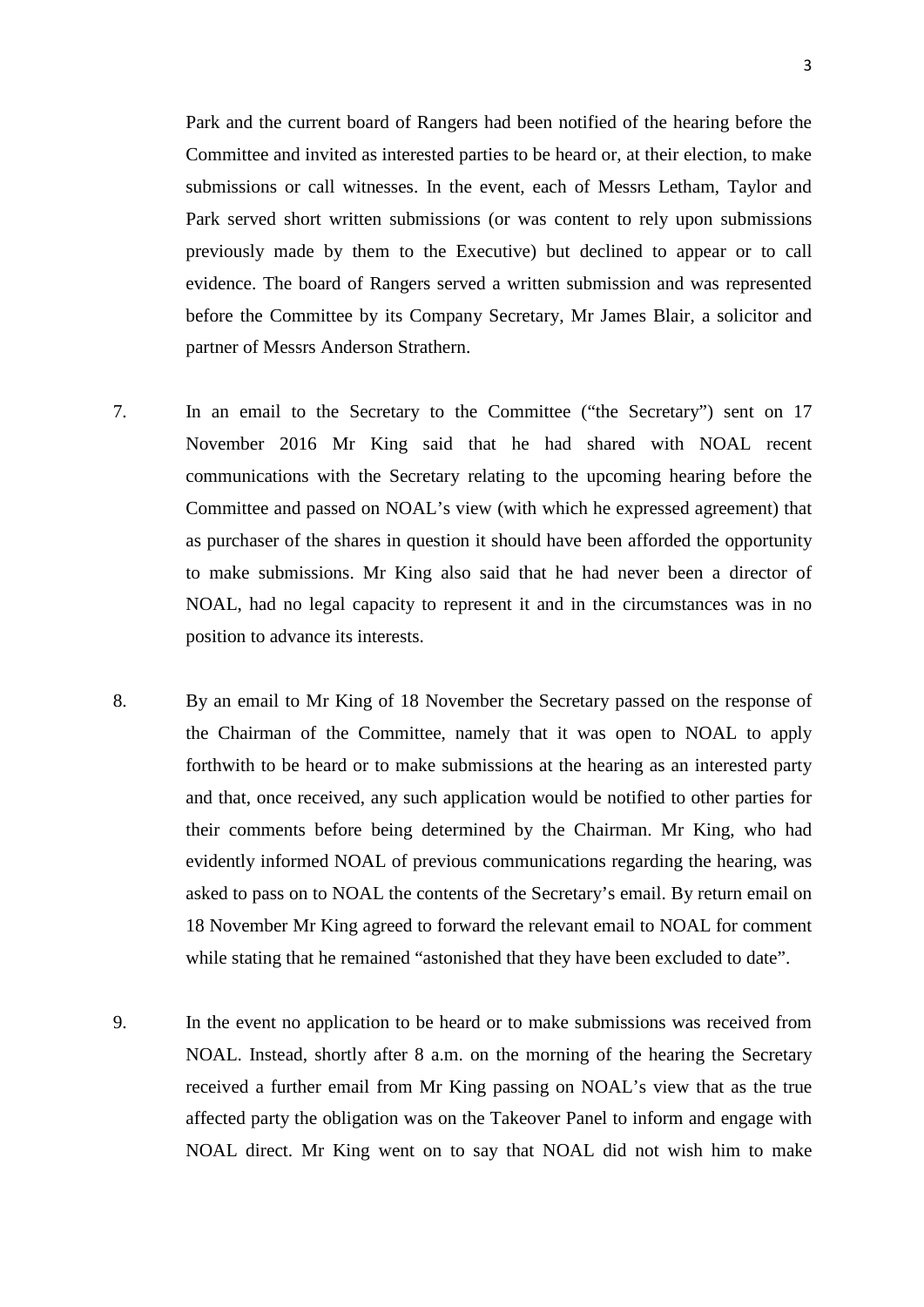representations on its behalf "particularly when representations have not been sought by the [Takeover Panel]".

- 10. It is evident, therefore, that NOAL had been informed of the Chairman's invitation to apply to be heard or to make submissions as an interested party and, for whatever reason, had decided not to do so. Mr King's role in directing the acquisition of the shares by NOAL, his interest in those shares and his control over the voting rights which they represent is dealt with below.
- 11. Both Mr King and the Executive filed written submissions in advance of the hearing and the Executive also served a Skeleton argument. Standard pre-hearing directions were issued by the Chairman, including that the parties state whether they would be calling witnesses, whether they intended to appear in person or be represented and, if the latter, by whom they would be represented. Mr King failed to respond to repeated such requests while maintaining an intention to pursue his appeal.
- 12. In the event Mr King did not appear at the hearing and the seat reserved for him on the day remained vacant. The Committee was thus presented with a curious situation: Mr Blair, ostensibly representing the board of Rangers, presented Mr King's case on his behalf and put to the Committee Mr King's interpretation of the various relevant events and documents. One consequence of Mr King's nonattendance, however, was that neither the Committee nor the Executive (which was represented by Mr Kenneth MacClean QC instructed by Messrs Slaughter and May) was able to put questions to him or ask him to explain various critical documents.

#### **BACKGROUND**

13. Rangers football club has a long and proud history. Founded in 1872, it has for many years been one of the great institutions of Scottish football. Mr King and each of the three with whom he is alleged to have acted in concert are long standing and committed fans of the club, prepared to inject large sums of money by investments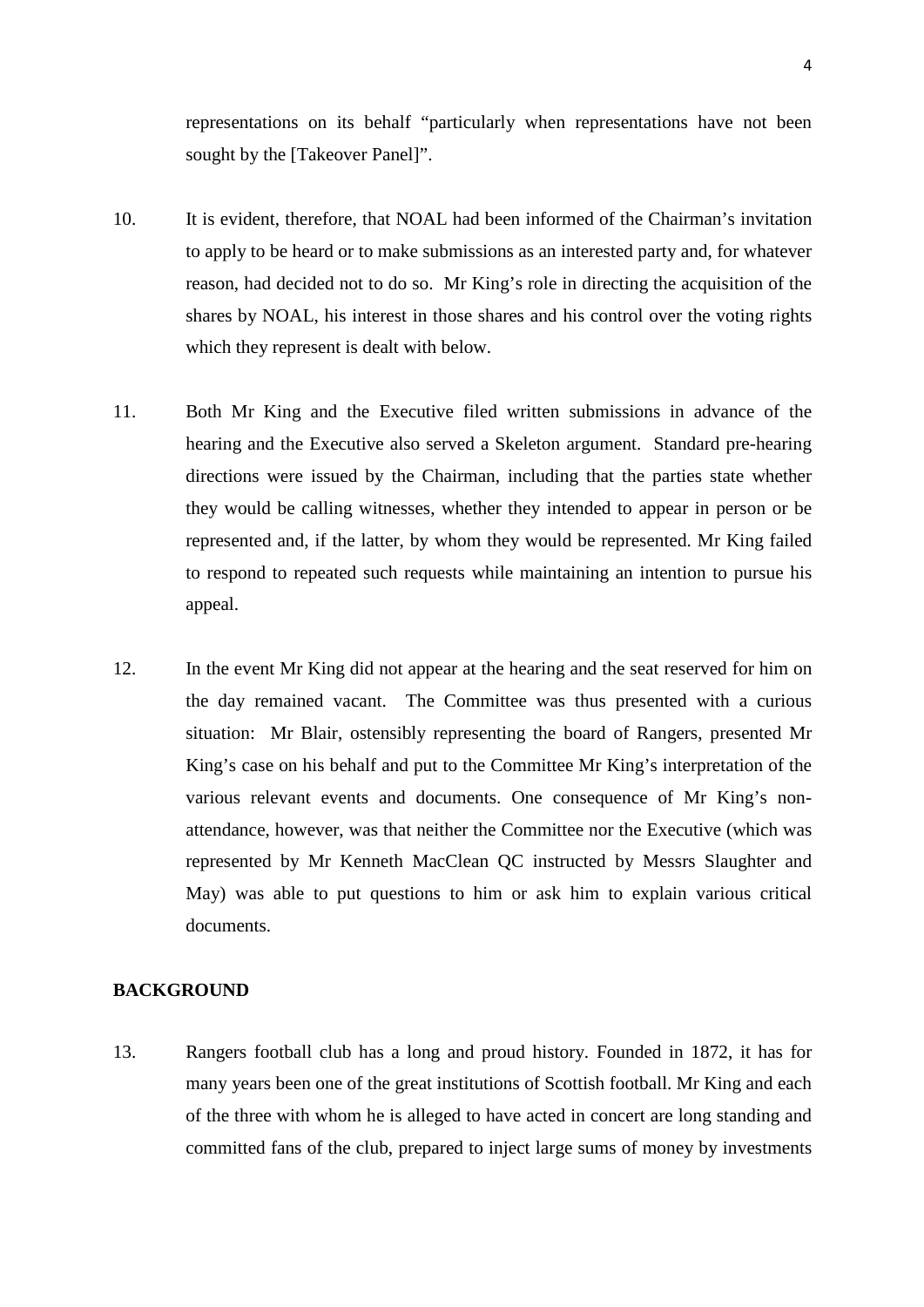which they would probably not have entertained on conventional investment criteria.

- 14. The summary of events up to October 2014 (that is to say, preceding those directly in issue) is taken largely from the Executive's Submission of 22 September 2016 and is not controversial.
- 15. Until 2011 the club ("old Rangers") was majority-owned by the Murray Group, under the control of Sir David Murray, a prominent Scottish businessman. Until old Rangers ran into financial difficulties the team enjoyed success on the field and frequently competed in Europe. Mr King, who had grown up in Glasgow and became a successful and wealthy businessman based in South Africa, became a non-executive director of old Rangers in March 2000. Mr King apparently invested approximately £20m into the holding company as a minority shareholder alongside the Murray Group.
- 16. Old Rangers' decline into insolvency and the turmoil that followed were widely publicised. In May 2011, following financial difficulties experienced by the Murray Group, its controlling interest in old Rangers was sold to Mr Craig Whyte.
- 17. In February 2012, old Rangers entered administration and in July 2012 it entered liquidation. Mr King appears to have lost the entirety of his investment. The administrators sold the business and assets to a new company, led by Mr Charles Green, which was later renamed The Rangers Football Club Ltd ("the Club"). Efforts to preserve the team's place in the Scottish Premier League were unsuccessful. The Club then applied to join the Scottish Football League and played the 2012/13 season in the fourth tier of Scottish football, rising to the second tier by the 2014/15 season and securing promotion to the Scottish Premier League for the 2016/17 season. At the time of writing the Club is second in the Scottish Premier League behind their traditional arch-rivals, Celtic.
- 18. During 2012, Sports Direct, a company controlled by Mr Michael Ashley, entered into a merchandising joint venture with the Club.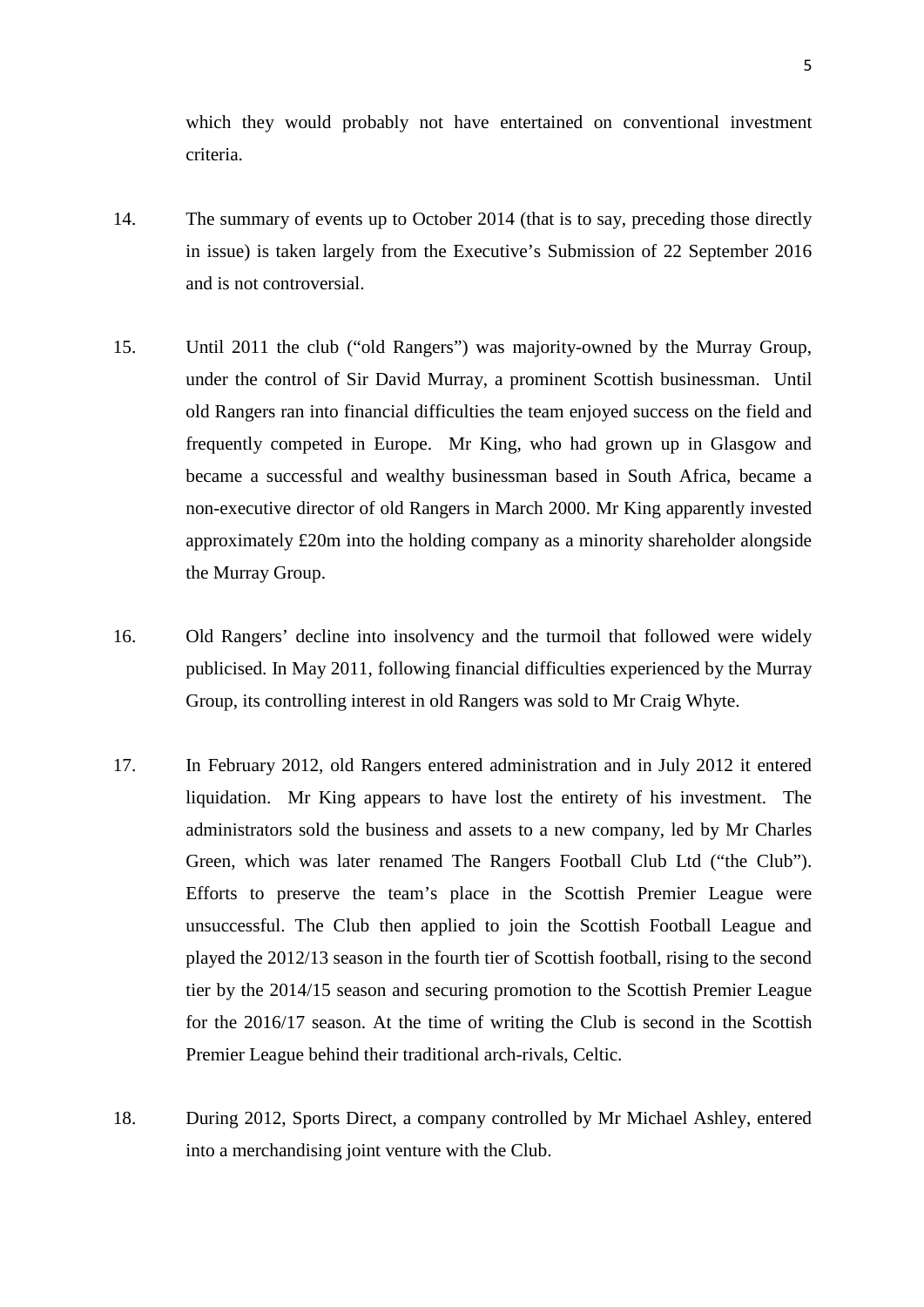- 19. In December 2012, a new company, Rangers, was incorporated in Scotland as the holding company for the Club and its shares were admitted to trading on the Alternative Investment Market ("AIM") of the London Stock Exchange. The shares of Rangers were traded on AIM at the time of the transactions giving rise to these proceedings. Rangers was, and remains, a company to which the Code applies.
- 20. In April 2013, Mr Green stood down as Chief Executive in the light of an investigation into the circumstances surrounding his acquisition of the club from the administrators and Mr Craig Mather was appointed to replace him. In June 2013, the Chairman, Mr Malcolm Murray, and another non-executive director resigned. In July 2013, Mr James Easdale joined the Board. Mr James Easdale's brother, Mr Sandy Easdale, who was said to have acquired Mr Green's interests and owned or spoke for the votes of shares representing approximately 26% of Rangers' issued share capital, was appointed to the Board of the Club in September.
- 21. Through the late summer and autumn of 2013, Rangers was under pressure from supporters' groups to change the Board. Supporters' groups were concerned over a lack of corporate governance and financial transparency. Mr Paul Murray (who had been on the Board of old Rangers from 2007 to 2011 with Sir David Murray and Mr King) along with Messrs Malcolm Murray, Alex Wilson and Scott Murdoch stood for election as directors at the AGM to be held on 24 October 2013. This was resisted by the incumbent directors, and the AGM was postponed by court order to provide sufficient time for the resolutions proposing the new candidates to be circulated.
- 22. Mr Mather and another non-executive director resigned on 17 October 2013. The remaining directors, Mr James Easdale and Mr Brian Stockbridge, the Finance Director, appointed Mr David Somers (Chairman), Mr Graham Wallace (CEO) and Mr Norman Crighton (Investment Director) to the Board and all were put forward for reappointment at the postponed AGM. Mr Crighton was associated with Laxey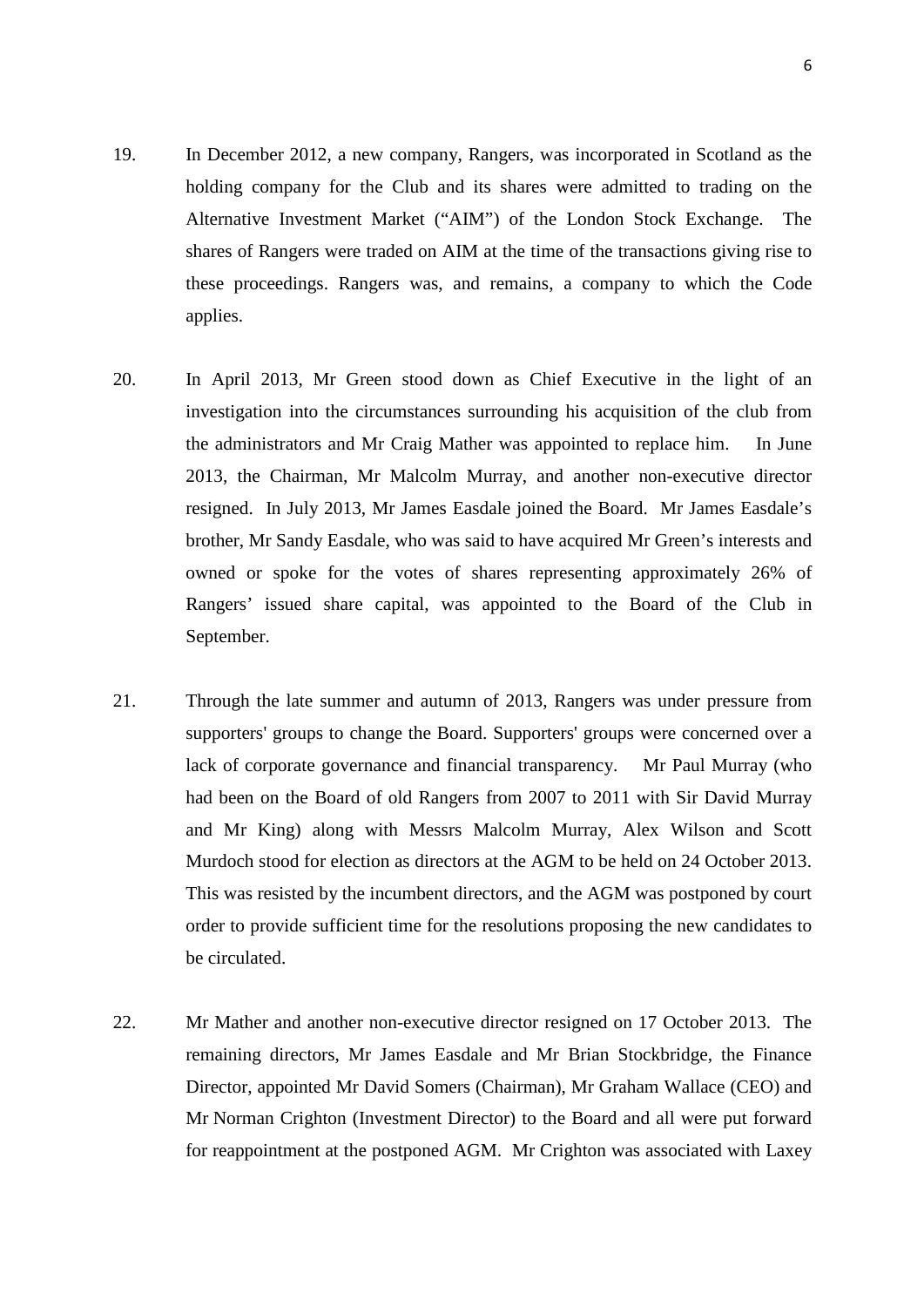Partners Limited ("Laxey") which acquired further shares in November 2013 to become an 11.64% shareholder in Rangers. As explained below, Mr Crighton's association with Laxey proved to be important when he was ousted from the Board in December 2014, prompting a change in Laxey's attitude towards the Board and causing it to be amenable to selling its shares.

- 23. On 19 December 2013, the Rangers AGM, postponed from October, confirmed the re-election of a Board comprising Mr Somers, Mr Wallace, Mr Crighton, Mr Stockbridge (who resigned in January 2014) and Mr James Easdale. The competing nominations of Mr Paul Murray, Mr Malcolm Murray, Mr Wilson and Mr Murdoch were defeated by substantial margins.
- 24. On 25 April 2014, the Board announced a business review and strategic plan, including a need to raise £20m-£30m over two to three years and an intention to seek shareholder approval in the autumn of 2014 for the issue of additional equity.
- 25. In brief, during 2014 Rangers was in dire financial straits. The Board remained unpopular with many of the fans who were concerned at the lack of investment in the Club. It appears that a section of the fans was concerned by the position of Messrs James and Sandy Easdale ("the Easdales") on account of their rumoured association with Mr Green and others and a lack of clarity over the ultimate beneficial ownership of a significant proportion of the shares which Mr Sandy Easdale represented but did not own. Those fans also believed that the Easdales wished to maintain substantial influence in Rangers and the Club but did not have the money to invest themselves and would, therefore, be resistant to any new external financing which would dilute their influence.
- 26. Mr King, whose previous offers to invest in Rangers and to be appointed as a director had been rejected by the Board, was an attractive figure to a number of fans by virtue of his reputation as a longstanding supporter, his previous experience and the fact that he was an individual who had already invested substantially (and lost) in old Rangers. Mr King was believed to be willing to invest again and was seen as preferable by many fans to the Easdales and to Mr Ashley whose interests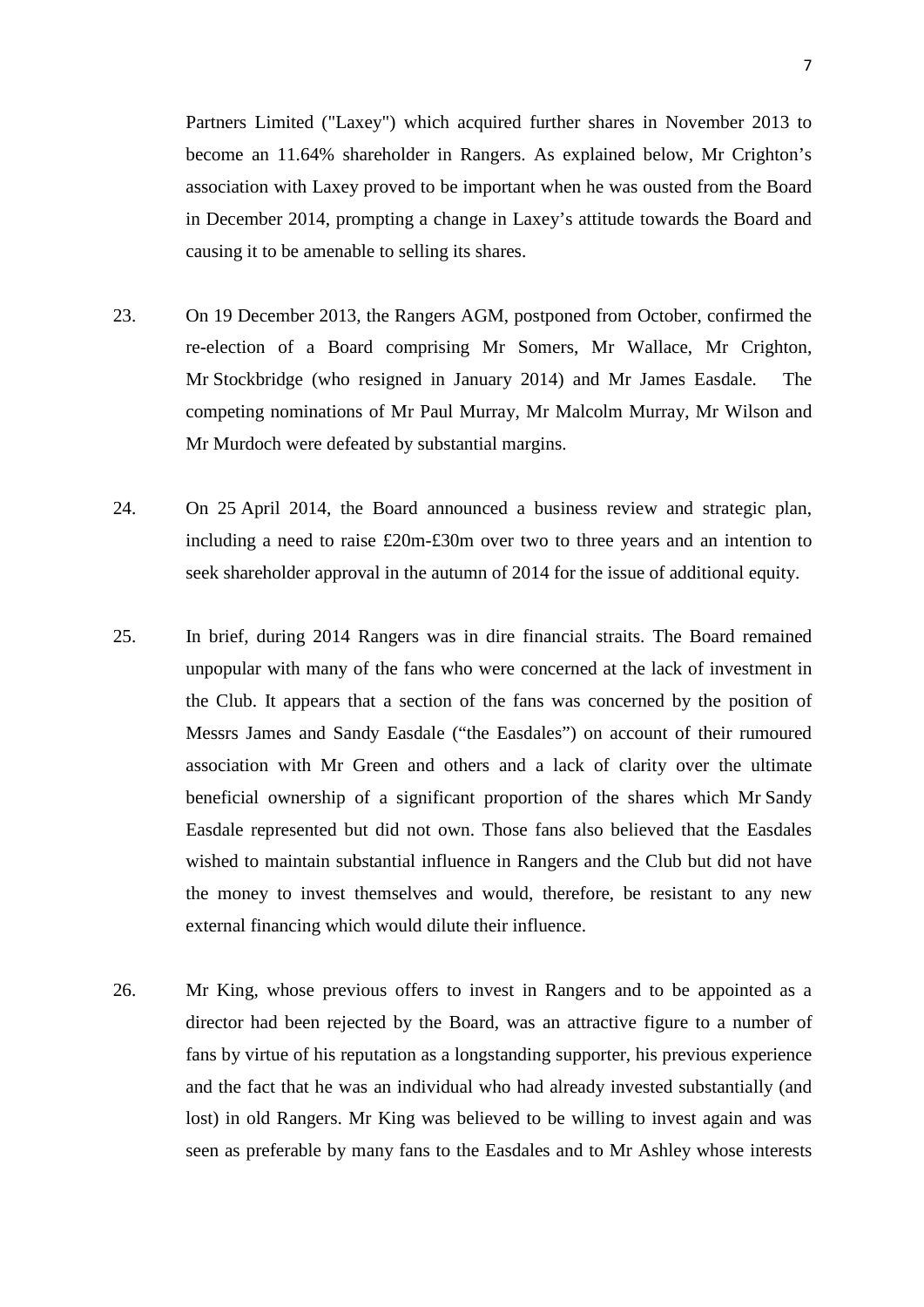were perceived by many to be aligned. During spring 2014 there were calls amongst sections of the fans to boycott sales of season tickets for the 2014/15 season until the Board was more responsive to the fans' concerns.

- 27. On 6 August 2014, Rangers announced that it was considering a possible "open offer" equity issue to all shareholders, which would be limited to  $\mathfrak{S}$ m to avoid the cost of preparing a prospectus.
- 28. During August 2014, there were rumours amongst fans that Mr Ashley (whose shareholding at the time amounted to some 4.6%) had been approached to underwrite the open offer. Mr Ashley's involvement with Rangers was understood to be supported by the Easdales. However, the prospect of Mr Ashley becoming a more significant shareholder in Rangers caused disquiet amongst a number of the fans in part because the Sports Direct merchandising deal was suspected of favouring Sports Direct (Mr Ashley's company) at the expense of the Club. Supporters were also concerned that Mr Ashley might seek to re-name Ibrox stadium to promote the Sports Direct brand and that the requirement for the Scottish FA to give its consent to Mr Ashley holding more than 10% of Rangers (having regard to his ownership of Newcastle United) would subject the Club to scrutiny by the regulatory body that had forced the team out of the Scottish Premiership and caused it to restart at the bottom of the Scottish football divisions. They were also concerned that if in due course Rangers once again became eligible for European Football, the UEFA regulations on dual ownership could disqualify Rangers from being able to compete in European competitions if Mr Ashley were judged to have "decisive influence over decision-making".
- 29. Mr Chris Graham, spokesman for the "Union of Fans", a loose forum for various supporters' groups, was in email correspondence with Mr King on such issues. In an exchange of emails with Mr Graham in late August and early September 2014 Mr King confirmed that the one difficulty preventing him from injecting money into the club was getting the Board to accept him as an investor of new funds. When asked whether he would be happy for the Union of Fans to report that he had re-affirmed his desire to invest in the club to the tune of some £30 million but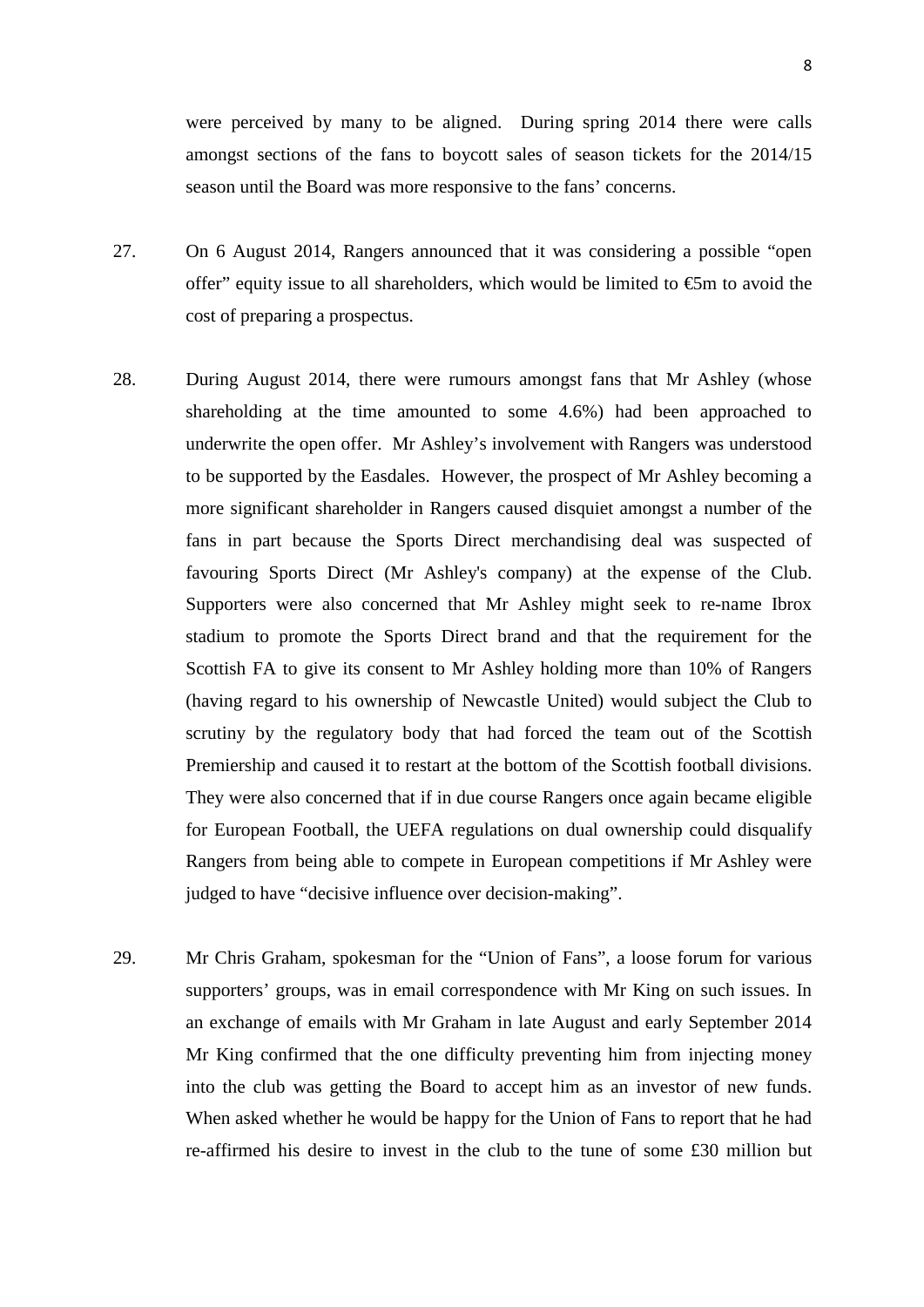Sandy Easdale was trying to block him acquiring a significant stake and influence in the club, Mr King responded that he was willing to invest in tandem with other fans but he had discouraged any reporting of himself as the sole supplier of funds. This is important for an understanding of Mr King's case, namely that his sole objective throughout was to maximise investment in Rangers by fans and this objective was the sole determinant for any cooperation with others.

- 30. Rangers' Nominated Adviser ("NOMAD") under the AIM rules was, initially, Daniel Stewart, represented by Mr Paul Shackleton. WH Ireland subsequently assumed the role of NOMAD following Mr Shackleton's move there. Mr Shackleton discussed potential participation in underwriting the open offer with Mr King by email on 15-18 August 2014. However, Mr King insisted on seeing cash projections, which Rangers' directors were not willing to provide. Accordingly, he did not participate in the open offer.
- 31. Rangers' CEO, Mr Wallace, also spoke to Mr Letham, a fan who had provided a £1.0m loan facility to Rangers in March 2014, and invited him to support the open offer. On 28 August 2014, Mr Wallace reported by email to his fellow directors and advisers that:

*"He* [Letham] *did ask if we had approached Dave King who had told Mr Letham he was willing and able to underwrite such an issue. I confirmed we had spoken with Mr King in this regard but made no other comment and advised him to speak with him directly if he needs to know more – he did say he had not spoken with Mr King for 3/4 weeks."*

- 32. The open offer for up to 19,864,918 new Rangers shares was launched on 29 August 2014, at a price of 20p per Rangers share, a price which involved a discount to the 25.5p per share middle market closing price on 28 August 2014.
- 33. On 12 September 2014, Rangers announced that the open offer had closed with a take up of approximately 79%. 15.7 million new Rangers shares were issued increasing the number of issued shares to 81,478,201 and raising £3.13 million.
- 34. It appears that it was at about this time that Mr Taylor, who worked as an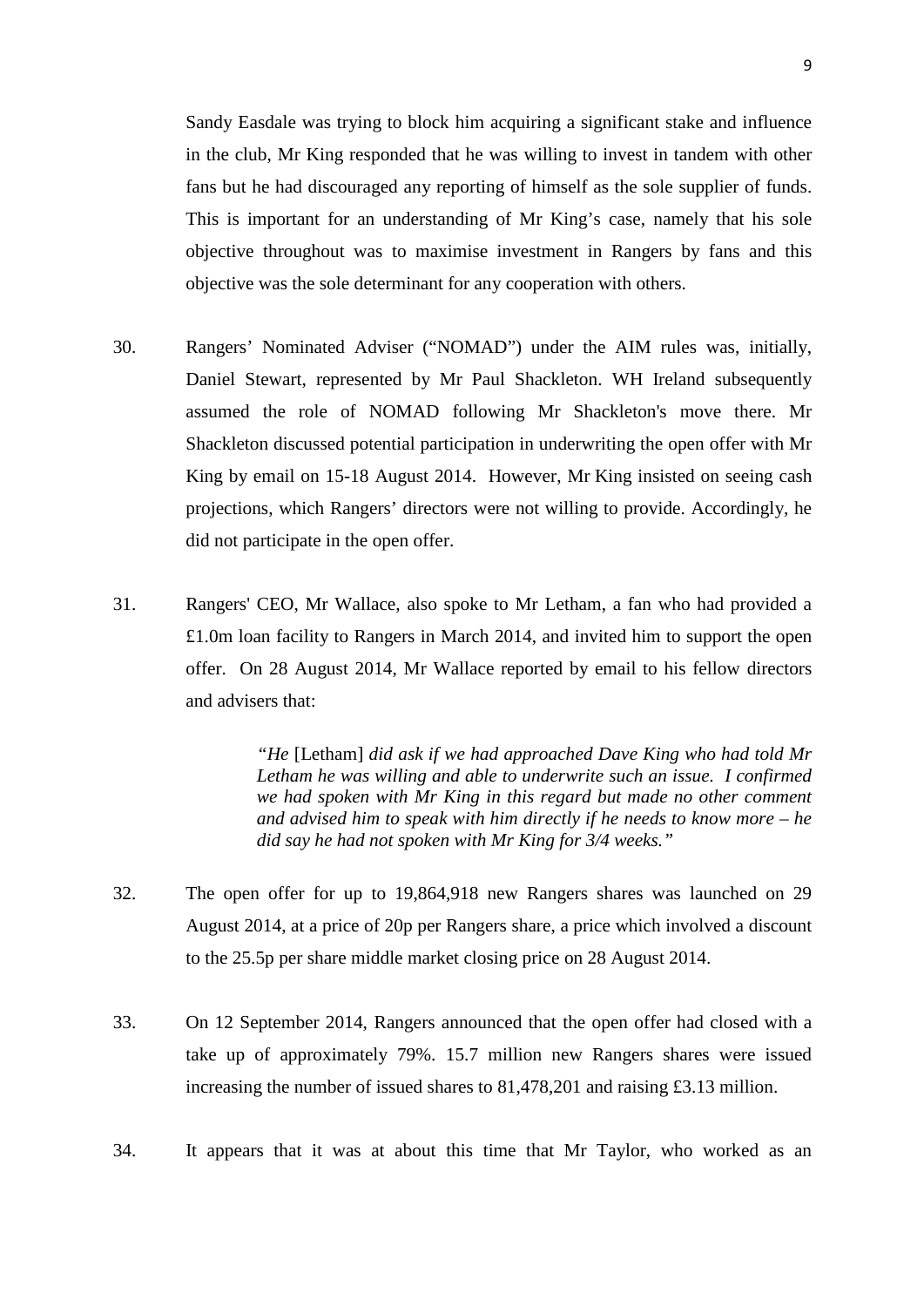investment banker for Morgan Stanley in Hong Kong, decided to invest in Rangers. He acquired 75,000 shares (about 0.09% of Rangers) at 24.92p per share on 3 September 2014 and 25,000 shares at 24.75p per share on 4 September. On 4 September 2014 Mr Taylor contacted Mr Shackleton with a proposal to underwrite the open offer, but was told that he was too late. Mr Taylor acquired a further 100,000 shares at 19.0p per share on 18 September 2014, 25,000 shares at 22.0p per share on 26 September 2014 and 350,000 shares at 22.0p per share on 9 October 2014, giving him an aggregate shareholding of 0.71% of Rangers.

- 35. On 22 September 2014, Laxey announced the acquisition of 5,006,458 shares increasing its interest to 16.32% of Rangers' issued share capital.
- 36. On 22 September 2014, Mr Ashley's company, MASH Holdings Limited ("MASH"), announced that it had an interest in 3 million shares (3.68% of Rangers' issued share capital) and on 2 October 2014 announced that its shareholding had increased to 8.92%.
- 37. It appears that, following the open offer and share purchases referred to above, the major shareholders in Rangers by early October 2014 were as follows:

| Mr Sandy Easdale (owned and proxy rights controlled) | c. $26.1%$ |
|------------------------------------------------------|------------|
| Laxey                                                | 16.32%     |
| Artemis                                              | 9.95%      |
| <b>MASH</b>                                          | 8.92%      |
| River & Mercantile                                   | 6.4%       |
| Miton                                                | 3.9%       |

In total, these shareholders represented approximately 72% of Rangers' issued share capital. The remaining shares were widely dispersed amongst a number of nominee companies and individual shareholders including a large number of fans.

38. This was the position immediately before the events of direct relevance to the hearing before the Committee. In summary, there was a perception amongst some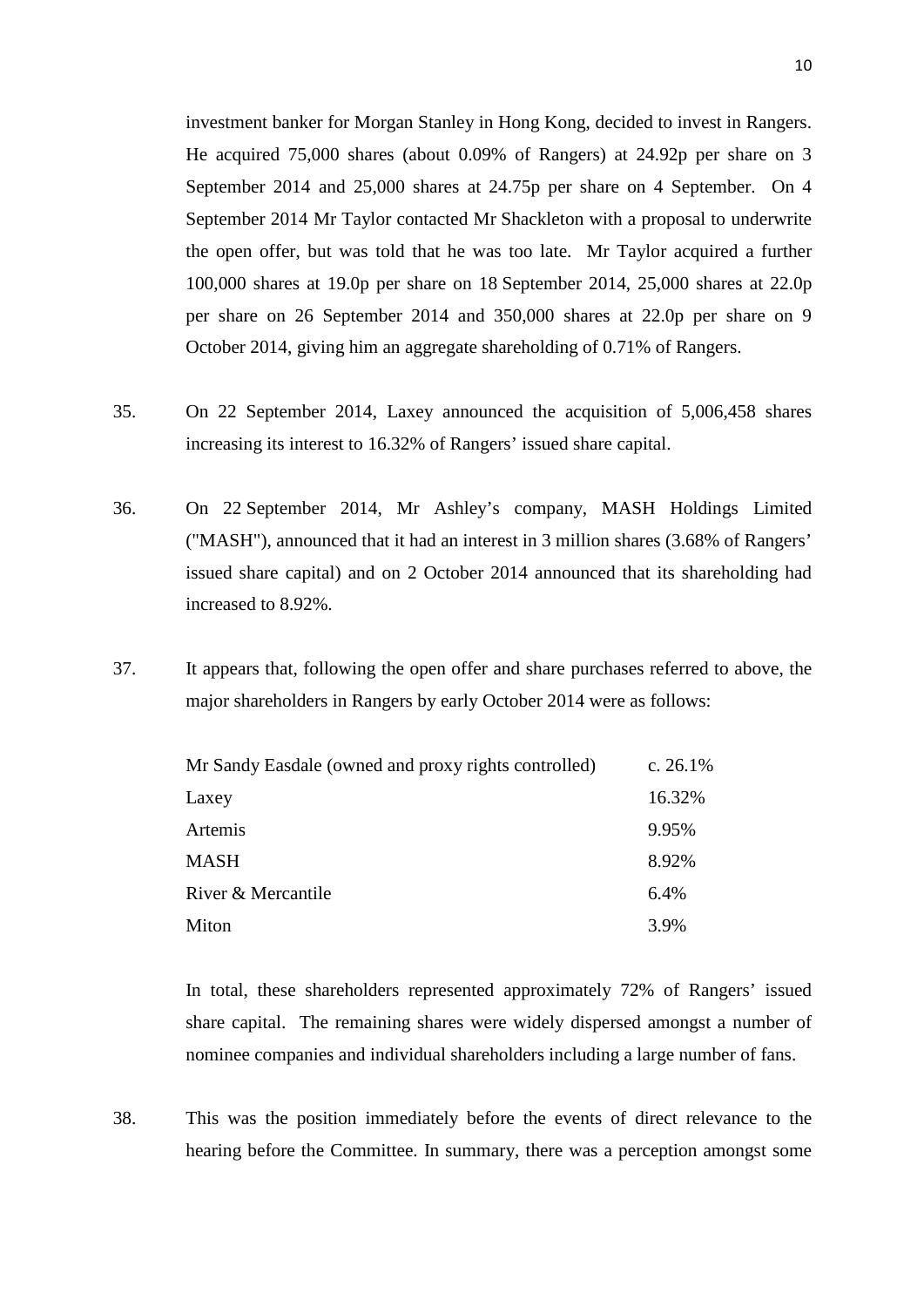fans that the Easdales and Mr Ashley formed a "camp" which was not prepared to cede control to the fans. For its part the fans' "camp" tended to look to Mr King as a potential champion. It will be apparent that as the Easdales and Mr Ashley controlled some 35% of the voting rights and a large part of the 28% of smaller holdings was held by fans, the holdings of the four large institutional shareholders (Laxey, Artemis, Miton and River & Mercantile) were critical to the control of Rangers. It is these holdings (or part holding in the case of River & Mercantile) that the Executive found to have been purchased by Messrs Letham, Taylor, Park and King acting in concert on 31 December 2014 and 2 January 2015.

#### **THE OCTOBER 2014 FUNDING PROPOSAL**

- 39. Mr Letham is another successful businessman who, like Mr King, was willing to invest money to turn round the fortunes of Rangers. In September 2014 he was asked by Mr Wallace to see whether he could recruit other individuals to put money into the club. Mr Letham was put in touch with Mr Taylor through a friend, Andy Ross, and the Rangers Supporters Club in Hong Kong. Through another friend he was put in touch with Mr Paul Murray ("Mr Murray") and, through him, with Mr King. Mr King and Mr Murray had served together on the old Rangers Board.
- 40. Messrs Letham and Murray thought that they might be able to raise £8 million from a group which included themselves and Messrs Taylor and Park. Mr Taylor's proposed share of the funding was to be £1 million. Mr Park is a wealthy businessman whose coach company, Park's of Hamilton, had provided transport for Rangers teams and fans and who had had a sponsorship deal with old Rangers during a period when Messrs King and Murray were on the Board.
- 41. It appears that at this time the Rangers Board was also conducting similar discussions with Mr Ashley's company, MASH, and on 4 October Mr King emailed Mr Letham observing that it might be useful for him to have "a private chat with Mike Ashley" and asking Mr Letham for an email introduction. From a later report in the South African press it seems that the two never met to explore common ground or potential collaboration. What is clear, however, is that their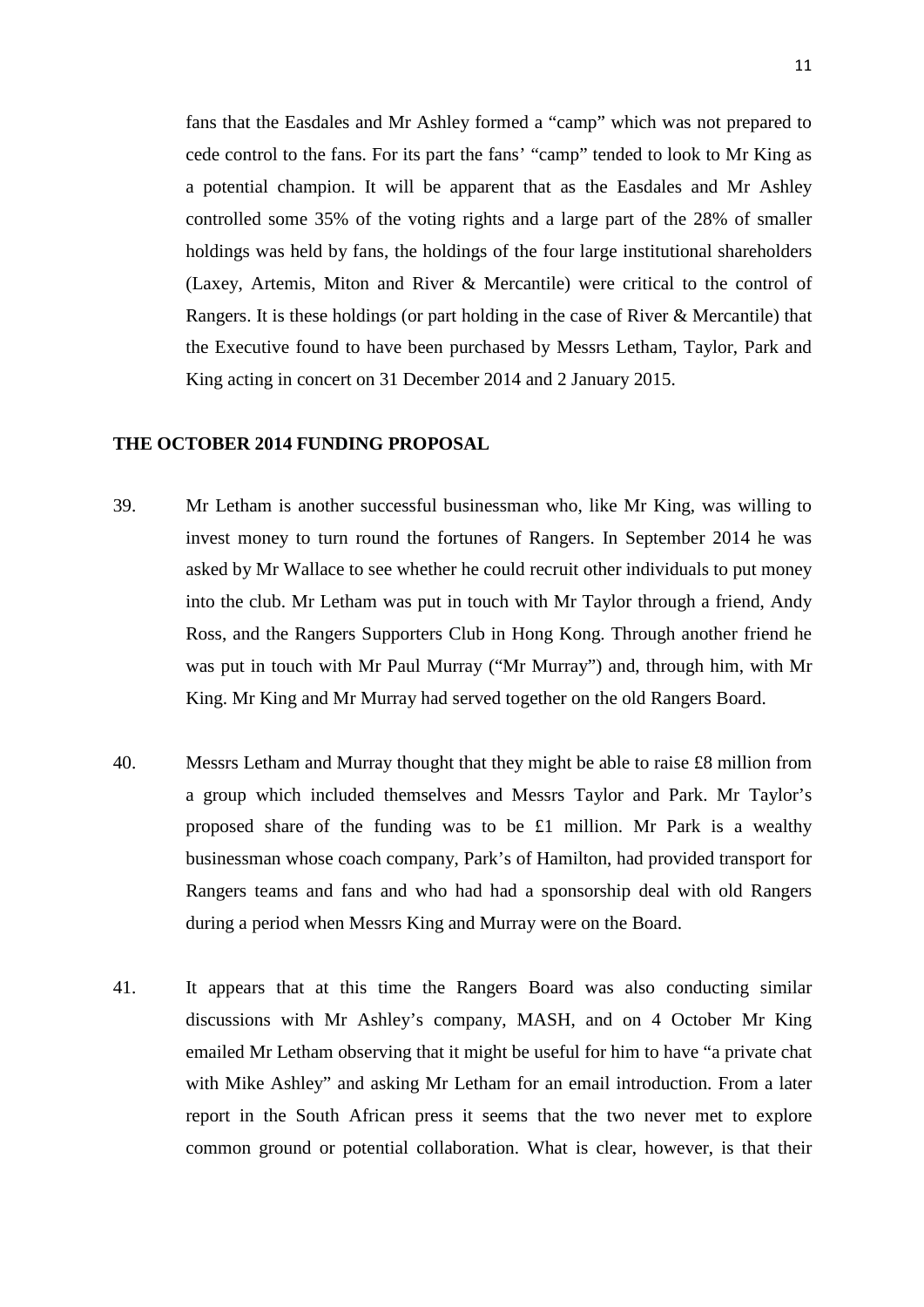respective interests or objectives would soon become starkly opposed.

42. On 9 October, Mr King emailed Mr Wallace (copied to Messrs Murray and Letham) outlining a funding proposal. The proposal involved funding of £8 million from the Letham/Murray group matched by £8 million from Mr King, with the £16 million being split 50/50 between debt and equity. It also involved the funding group acquiring control of the Rangers board: were the proposal to be accepted, the funders would become entitled to appoint four directors of whom two would be Messrs King and Murray with Mr King as Chairman. In his email to Mr Wallace, Mr King said:

*"Graham, I provide this high level proposal for 2 distinct purposes:*

- *1. To confirm that with immediate effect I am working with Paul*  [Murray] *and George* [Letham] *on an exclusive "consortium" basis.*
- *2. To provide a high level outline of a proposal that we would like to put to the board.*

*I now outline our high level proposal:*

*……………*

- *1. We will provide a minimum of GBP 16m as permanent capital to the club. 50% of the total will come from me and the other 50% on a combined basis from Paul, George, and other high net worth individuals. The fan groups will wish to make some contribution but I believe it will be symbolic rather than significant.*
- *2. We are happy to consider 50% debt at a market rate and 50% equity at 20p per share. The debt will be for a minimum of 5 years. The debt should be secured against Ibrox and Murray Park with some flexibility for future funding if required. We will ensure that the fan groups support the security over Ibrox and do not task the board with a breach of prior commitments.*
- *3. I am happy to commit to all the debt and ensure that, if required, it is in place prior to the AGM. For this to happen we would require irrevocable undertakings that the share issue will proceed and that the board appointments will be ratified.*
- *4. The board would be restructured to incorporate 4 of the existing board and we would make 4 nominations of which Paul and I would be 2. We*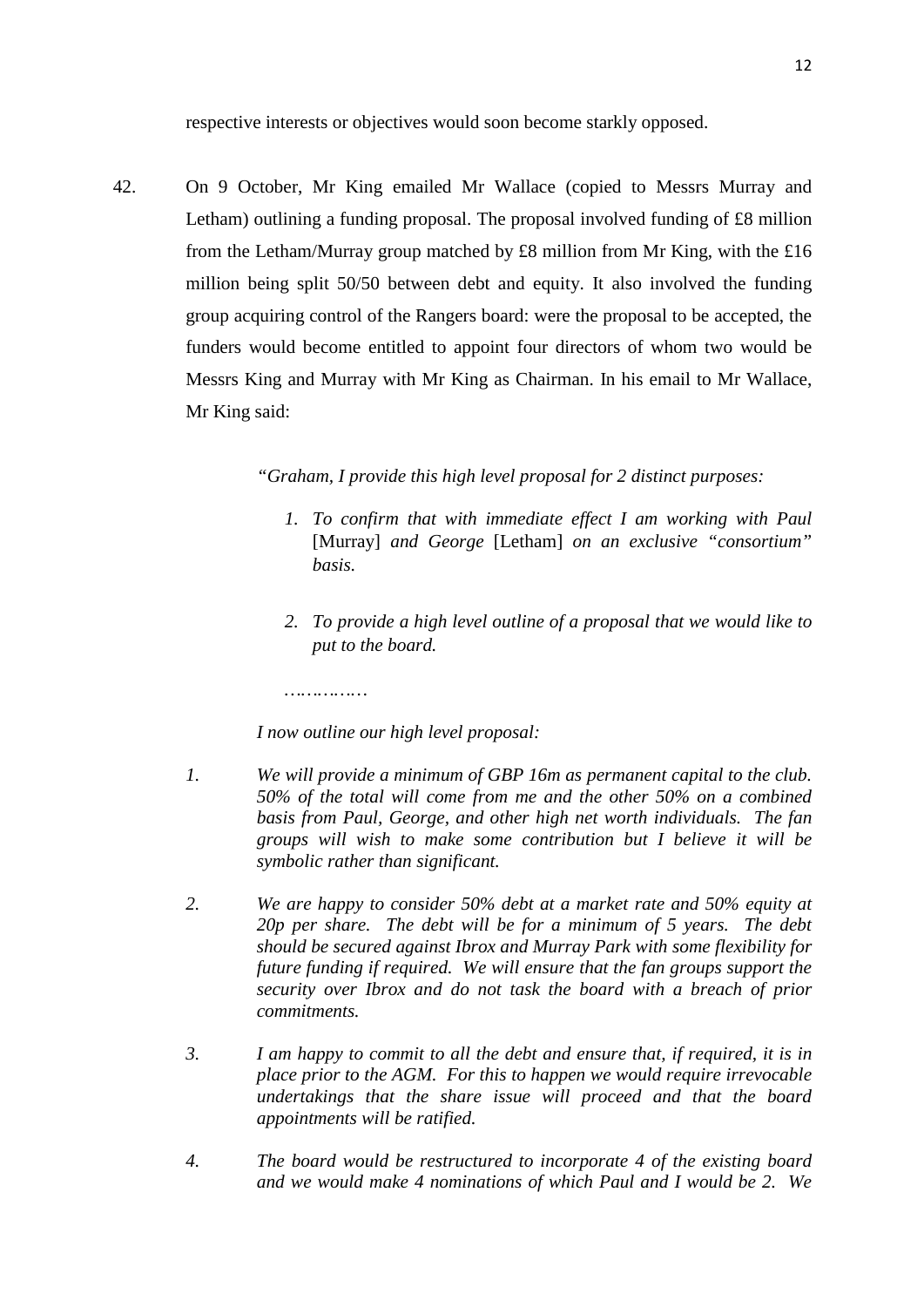*would have the chair and I will be the nomination for that position. Due to other business interests George is not available for a board appointment.*

- *5. There would be an immediate call to fans to support the club in all ways possible and we undertake to get vocal public support from key Rangers legends.*
- *6. We will call on all fans to oppose Ashley's call for the removal of the executive.*

*I confirm that Paul and George have approved the content of this email."*

43. The Executive submitted, correctly in the Committee's judgment, that Mr Letham and, on the one hand, the group of which he was part and Mr King on the other hand were acting in concert in putting forward this proposal, with the result that an obligation to extend an offer to other shareholders under Rule 9 would have been triggered had the proposal been accepted and the funders acquired in consequence 30% of more of the voting rights. At the proposed issue price of 20p per share, the proposal would have resulted in the funders acquiring 33% of the enlarged share capital. It is apparent that the implications under the Code occurred to Mr Wallace or his advisers because on 12 October he emailed a response to the proposal to Mr King (copied to Messrs Murray and Letham along with other board members, the solicitors Field Fisher and Mr Shackleton). In that email Mr Wallace said:

> *"It is likely that this consortium will be viewed as a concert party and would require to be approved by shareholders under the take-over code. This will require 50% of existing shareholders to approve such concert party."*

44. When interviewed by the Executive, Mr King denied that the proposed funders were acting in concert, laying stress on the fact that "consortium" in paragraph 1 of his email of 9 October was placed in quotation marks. In the view of the Committee this is not to the point. The quotation marks around the word consortium may well denote that there was no formal consortium: however, a loose group comprising individuals cooperating with one another for a common purpose may amount to "acting in concert" within the meaning of Rule 9 of the Code. For his part, in his submissions at the hearing Mr Blair conceded that Messrs King and Letham had been acting in concert in putting forward the October funding proposal, but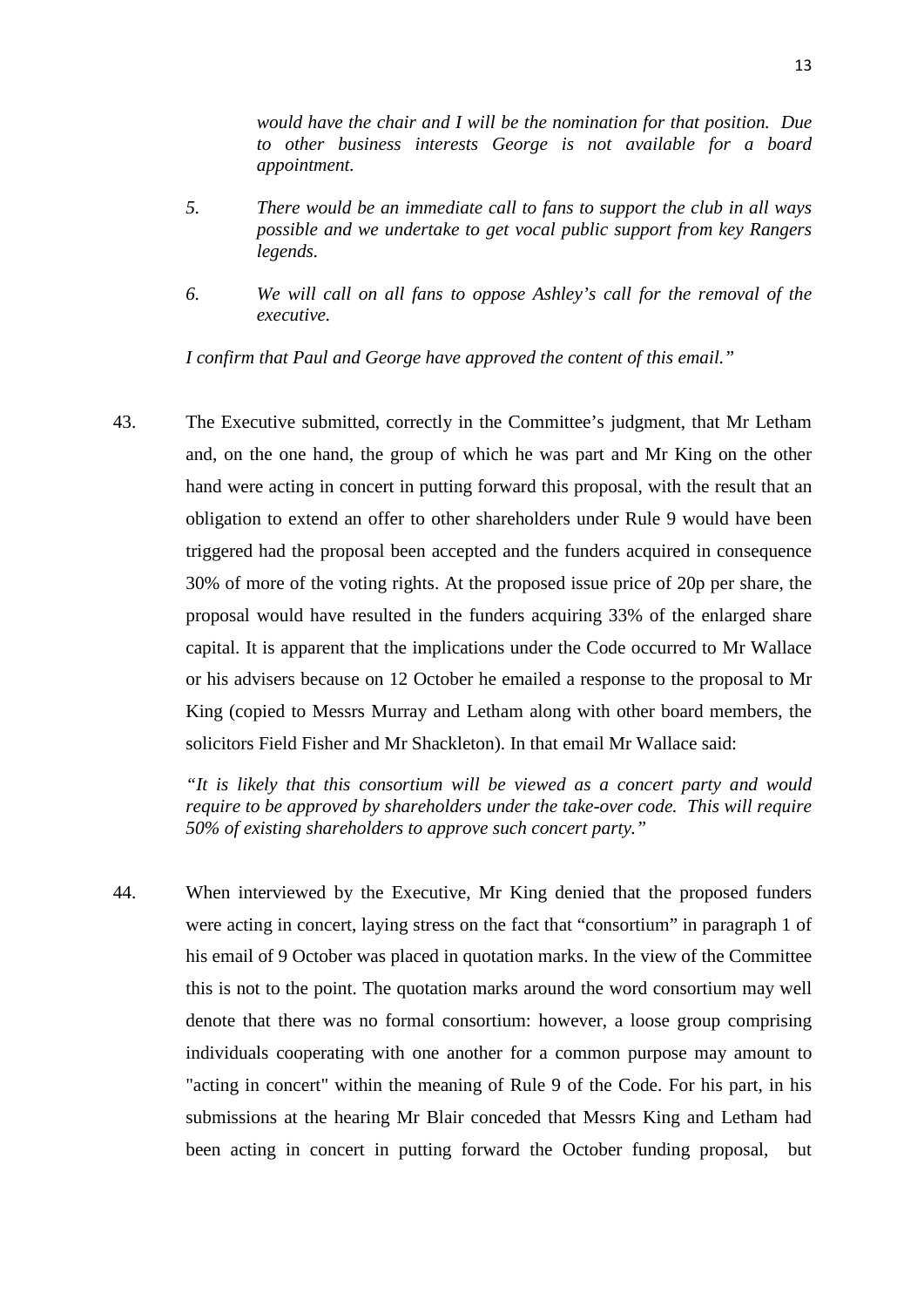submitted that this was just one of a number of ephemeral and constantly shifting alliances which ceased when the proposal was rejected. We return to this later.

45. It is clear that at the root of the 9 October proposal was control of the Rangers Board. This was undoubtedly how it was perceived by the Board. Thus on 16 October the Chairman, Mr Somers, updated his colleagues and advisers by email stating:

> *"Dave King made it clear that the Chairman position is critical to him and this seemed to be backed by the consortium".*

And on 17 October Mr Wallace emailed the board and its advisers saying:

#### "*All,*

*We need to respond to King et al to let them know we are still taking things seriously but also putting a marker down on what the Board will agree to (should there be a deal) and the possible regulatory hurdles to be addressed.*

*There is an expectation externally that some sort of deal may be possible so now is time to firm up what we are prepared to seriously consider.*

*We also may need a King deal if the Ashley proposal fails to get over the line for any reason.*

*…*

*I think the stumbling block with King will be that he wants to exercise control through buying a significant shareholding block, obtaining new board appointments and chairmanship of the plc board. We are most probably unwilling to approve most of these for all sorts of reasons. He is also unlikely to offer any funding either debt or equity without guarantees on equity issue and board representation, the latter part of which will have to be conditional upon regulatory and SFA approval if indeed approved by the current board.*

*We need to determine, as a board, exactly what we will be prepared to support and any conditions attached to such approval. My sense is that unless we agree to all that King wants, he will either walk away claiming bad faith on the part of the board or possibly he may splinter from the consortium. We need to be mindful of this and consider how we need to address it should it come to this. My sense is he will not invest at all unless he has a significant influencing position at board level".*

46. Obtaining control of the Board in return for a major injection of capital was also how the proposal was viewed by Messrs Letham and King. Thus Mr Wallace subsequently reported to Mr Letham (and Mr Letham in turn by email to Mr King) that: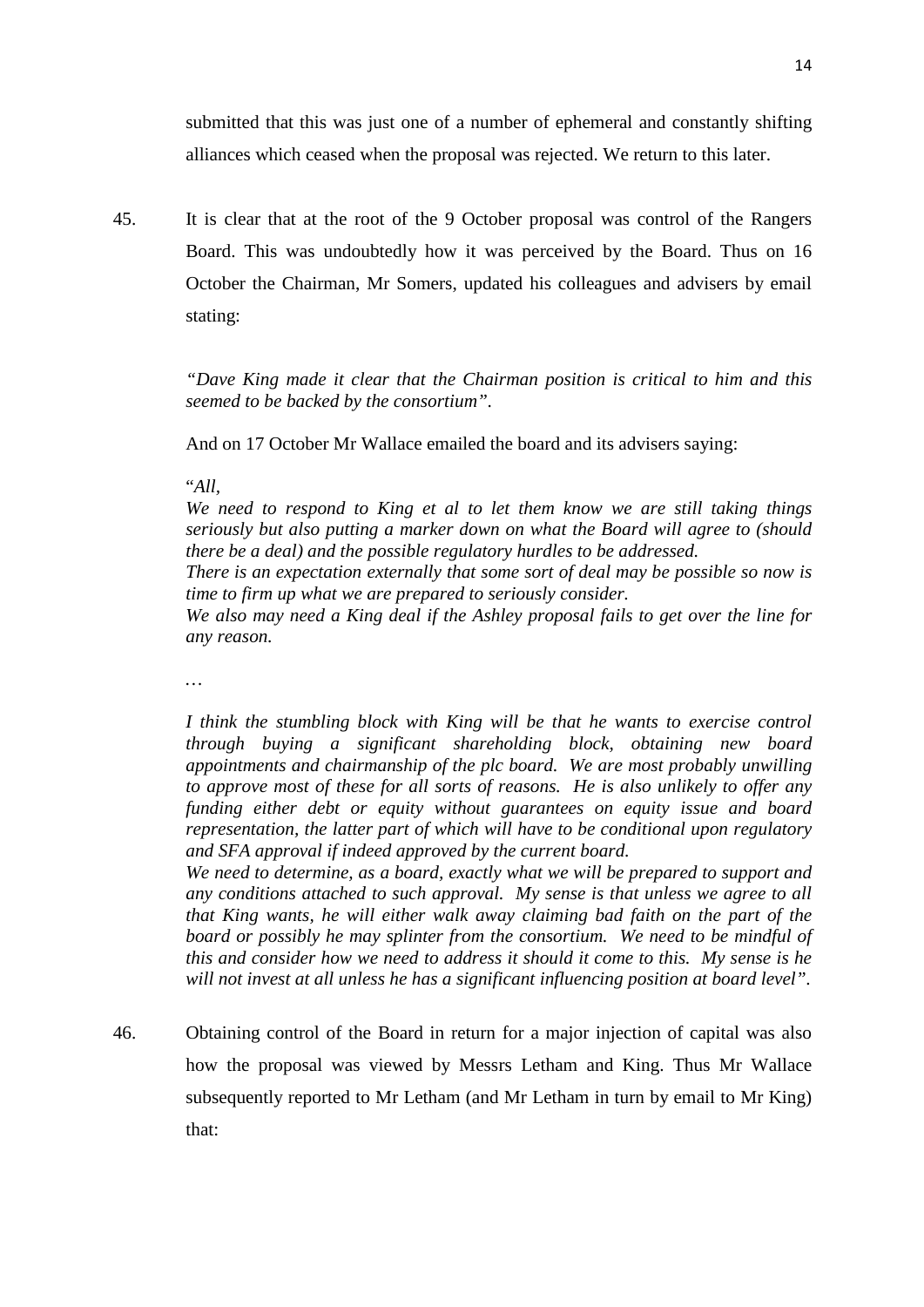*"… a chunk of the Easdale block will not accept our demand for control."*

When Mr Letham relayed to Mr King an alternative proposal, mooted by Mr Wallace, that he might invest and join the Board as a minority, Mr King replied:

*"I received the same proposal last week and again yesterday and today. I rejected them all. We would lose credibility and leverage if we joined the board as a minority.* If we go in early we will lose everything. I would rather wait until *Ashley makes his move and then react. If Easdale will block us in any event why assist them?"*

- 47. In the event, the funding proposal put forward jointly by Mr King and the Letham/Murray group was rejected, the Rangers Board opting instead to accept an alternative proposal from Mr Ashley. Shortly thereafter, Mr Wallace and the finance director Mr Nash were removed from the Board and replaced as CEO and Finance Director respectively by Messrs Llambias and Leach, who were Ashley appointees.
- 48. With the funding proposal from the "consortium" of which he was part having been rejected, Mr Taylor was permitted by Morgan Stanley's compliance department to resume purchases of Rangers shares. Between 24 and 29 October Mr Taylor acquired a further two million shares split into three blocks at prices of 21.35p, 20.75p and 20.63p respectively. These purchases brought Mr Taylor's shareholding to 3.16% of the Rangers issued share capital.

#### **THE 25% BLOCKING STAKE**

49. On 25 October 2014 Mr King emailed Messrs Murray and Letham saying:

*"Paul, can you confidentially sound out institutional shareholders and see if we could acquire 25% plus 1 share?".*

50. The object was to find out whether it was possible for Mr King and others to acquire a shareholding which would effectively operate as a blocking stake. Following up on Mr King's request, on 27 October Mr Murray spoke to Mr Gordon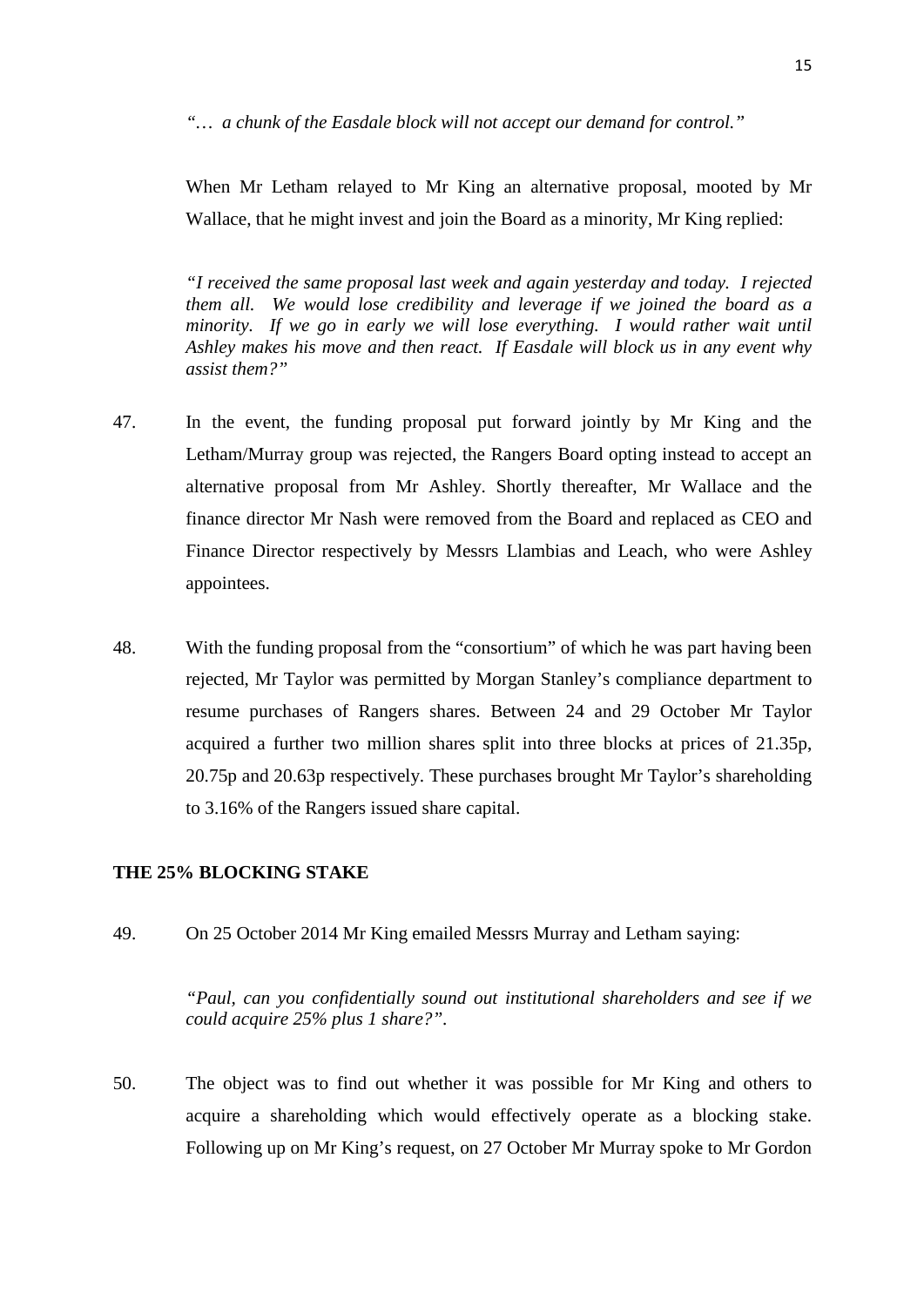Neilly of Cantor Fitzgerald to see if he could help find sellers for Mr King and others to acquire a stake of at least 25%. Messrs King and Neilly were then evidently put in touch with each other as on 12 November Mr King emailed Mr Neilly (copying in Messrs Murray and Letham) as follows:

*"Gordon, thanks for your assistance so far. Are you able to confirm that the 2 institutions are amenable to a firm offer at 25p?... My present inclination, and the basis for current discussions with Paul* [Murray] *and George* [Letham]*, is that we acquire sufficient shares in the market to form a block that amounts to 25% plus of the total shares in issue. In SA terms that would give us an effective "negative control" over key decisions going forward even if we could not convince other shareholders to vote with us in certain instances. (In my view we would not be concert parties and there would be no pre-agreement to vote collectively but the nuance of this can be explored separately if necessary)".*

- 51. It is evident that Mr King had given some thought to the implications under the Code of a group of persons collectively acquiring a large block of shares with a common object of acquiring positive or negative conrol, because he expressed the view that without a pre-agreement to vote collectively the group would not constitute a concert party (albeit suggesting that the "nuance of this" could be explored separately). In the Committee's view, however, this is not correct: where a group of people with a broadly common object collaborates to purchase a block of shares, the group members may well constitute a concert party without there being any pre-agreement to vote collectively.
- 52. Apart from Laxey, the three major institutional investors in Rangers were Artemis, Miton and River & Mercantile. Mr Neilly obtained indications from Artemis and Miton that they might be willing to sell at 30p and 28p respectively. News of this prompted Mr King to email Mr Neilly on 23 November as follows:

*"Thanks Gordon. I haven't heard from Paul yet. In case you didn't know, the investment understanding I have with Paul and George is that they, as a group, will provide funds and I will match that amount ie. they would have 50% collectively and I would have 50%. My further understanding is that Paul will provide 5 investors (including himself) and George three (including himself). I have asked them to confirm that they will transact at 30p per share for Artemis, R&M, and Miton. George has confirmed that he, Andy Ross and George Taylor are in for 1/16th each. I am in for my 8/16th and I await confirmation from Paul. I will chase him now. Do you believe that we now have a firm commitment from the 3*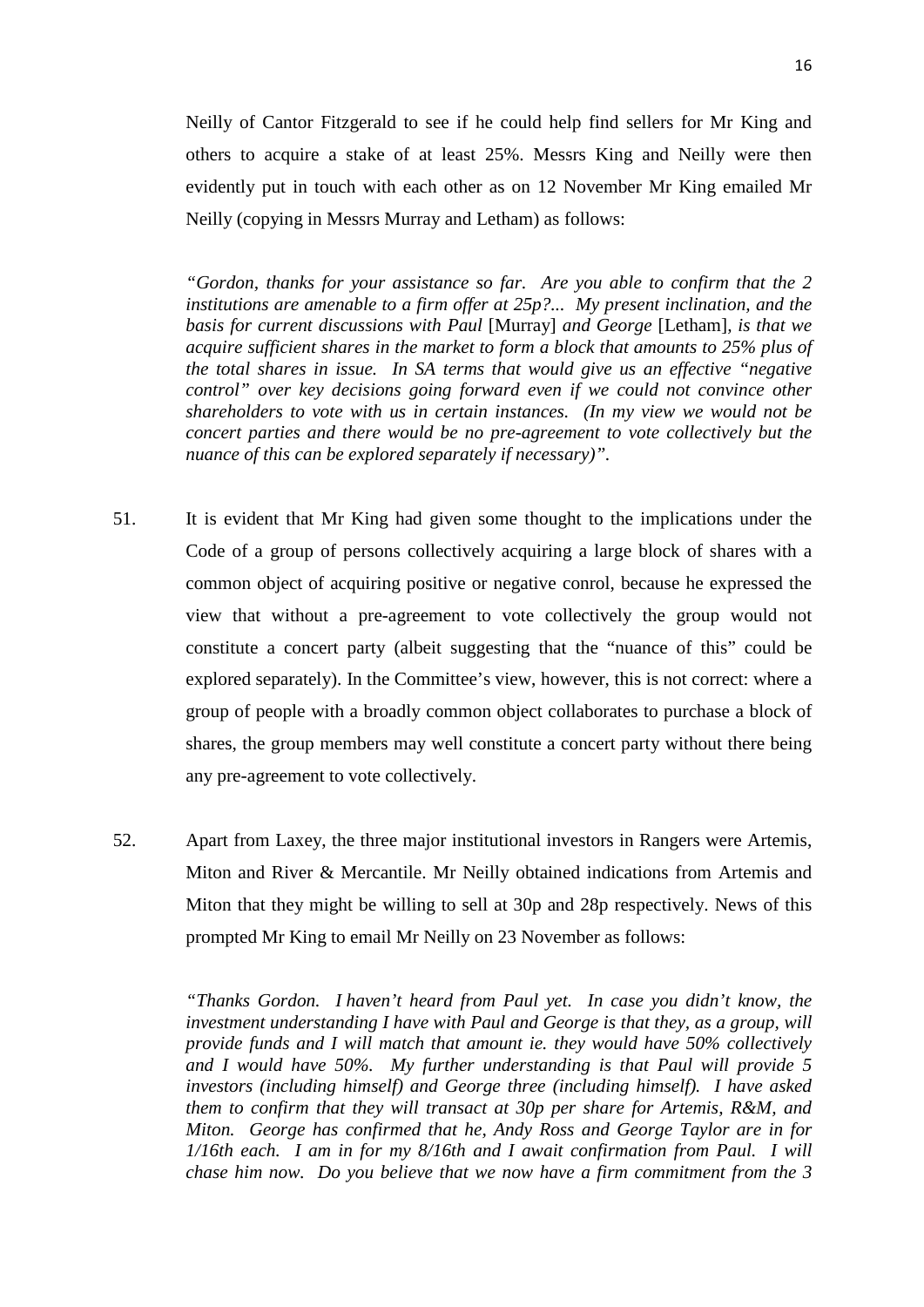#### *investors at 30p? That is enough to get us across the line".*

It is evident from this that Mr King was at this time still proceeding on the basis that, if a collective investment in Rangers or an acquisition of shares of Rangers were to be made, he would personally match the combined total committed by Mr Letham's group of investors and Mr Murray's group of investors.

53. In the event, the proposal to purchase a blocking stake petered out when Mr Murray reported that the price was too high for his group. Mr King was unable to fill the funding shortfall left by Mr Murray and his group, albeit he was prepared to increase his share from a half to 2/3rds and go back to the institutional shareholders with a proposal to buy at 25p. It is apparent from Mr King's interviews by the Executive that this episode caused him to doubt that Mr Murray would be good for the money if and when the time came to invest in Rangers. From now on Mr Murray tended to drop out of the picture as a potential investor (although he continued to feature in the email exchanges) and Mr King's dealings with other potential investors were with Mr Letham and the group which he coordinated.

#### **THE RELEVANT SHARE PURCHASES**

54. The whole situation changed dramatically when Mr Crighton was voted off the Rangers Board in early December 2014. Mr Crighton was Laxey's representative on the Board. Hitherto Laxey had tended to be aligned with the incumbent Board and thus to an extent with the Easdales' 26.1% and the MASH holding of 8.92%. Mr Crighton's removal undermined Laxey's allegiance to the Board and changed the dynamics. With Mr Crighton's removal the Easdale/MASH block ceased to have the support of Laxey's 16.3%. When interviewed by the Executive in June 2015, Mr King described this as the crucial development that made it possible for him to achieve his objective:

> *"Someone came to me and said, "Laxey's up for sale. They're fed up, because things have been – they're out of here. They've decided they're walking away." And that was very significant. In fact it was the significant event of this.*

> *If the board made one mistake, if you can use that language for a board determined to entrench themselves, the mistake they made was firing Crighton, because Laxey*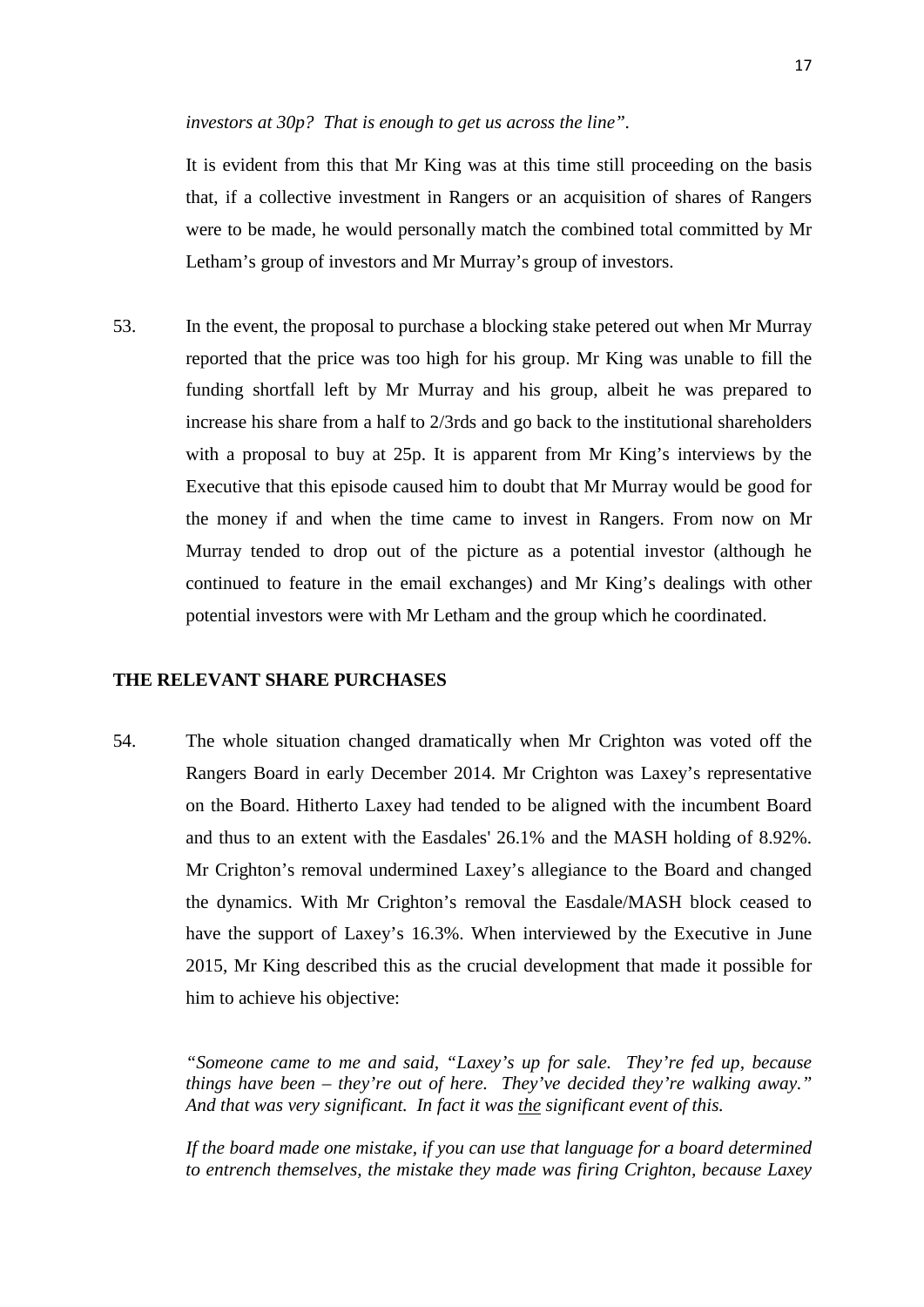*was very, very important to them. The fact that Laxey didn't like me helped them a lot, because no matter where I got to they were in a position to continue to block anything that I would try to do, as long as Laxey was on board.* 

*So, to me, the dismissal of Crighton that then I think directly caused, I think, based on the version I've given you, Laxey to just throw up their arms and say "There, there". They went from being on that side to completely out of the game. They didn't even go to neutral. They ended up sitting on the other side. And without that having happened, the board would still be there, quite frankly. I would never have been able to move on to the next stage. The significance was them getting rid of Crighton from the board, which dislodged Laxey. Whether it turned out to be to our advantage or not I guess would depend on who Laxey sold to".*

55. On 18 December 2014 Messrs Letham and Taylor met Mr Colin Kingsnorth, the CEO of Laxey. Mr Kingsnorth was evidently displeased at Mr Crighton's removal but would not countenance having Mr King on the board. When interviewed by the Executive in April 2015 Mr Letham said of this meeting:

> *"Kingsnorth told us how he disliked Dave King intensely and he had Dave King in the same office we were in and at first they kicked him out after 30 minutes… He said he didn't trust Dave King and wouldn't do business with him".*

- 56. Messrs Letham and Taylor also met Mr Crighton later on the same day. Mr Crighton told them that while they (Messrs Letham and Taylor) might be acceptable as investors, Mr King and Mr Murray were not acceptable to the Board.
- 57. In his interview by the Executive in April 2015 Mr Letham said that he telephoned Mr King on 21 December and told him that Laxey was not prepared to deal with him. For his part Mr King, when interviewed by the Executive in June 2015, said this:

*"I think I got an email from Paul and George just saying that Crighton had been fired from the Board by Mike Ashley and that Laxey were furious with Mike Ashley's behaviour and they wanted out. And they were interested in selling the shares, but they wouldn't sell to me, because of the personality thing.*

*They wouldn't sell if I was involved in any way whatsoever, which was not a surprise to me. Well, it was a slight surprise, in the sense that, when you're dealing with other people's money I think you should set personal feelings aside. It was a trust fund, so it seems a bit odd for someone with other people's money to say 'I won't sell to King'.*

*The price should be the price, but, anyway having met the chap, it wasn't a*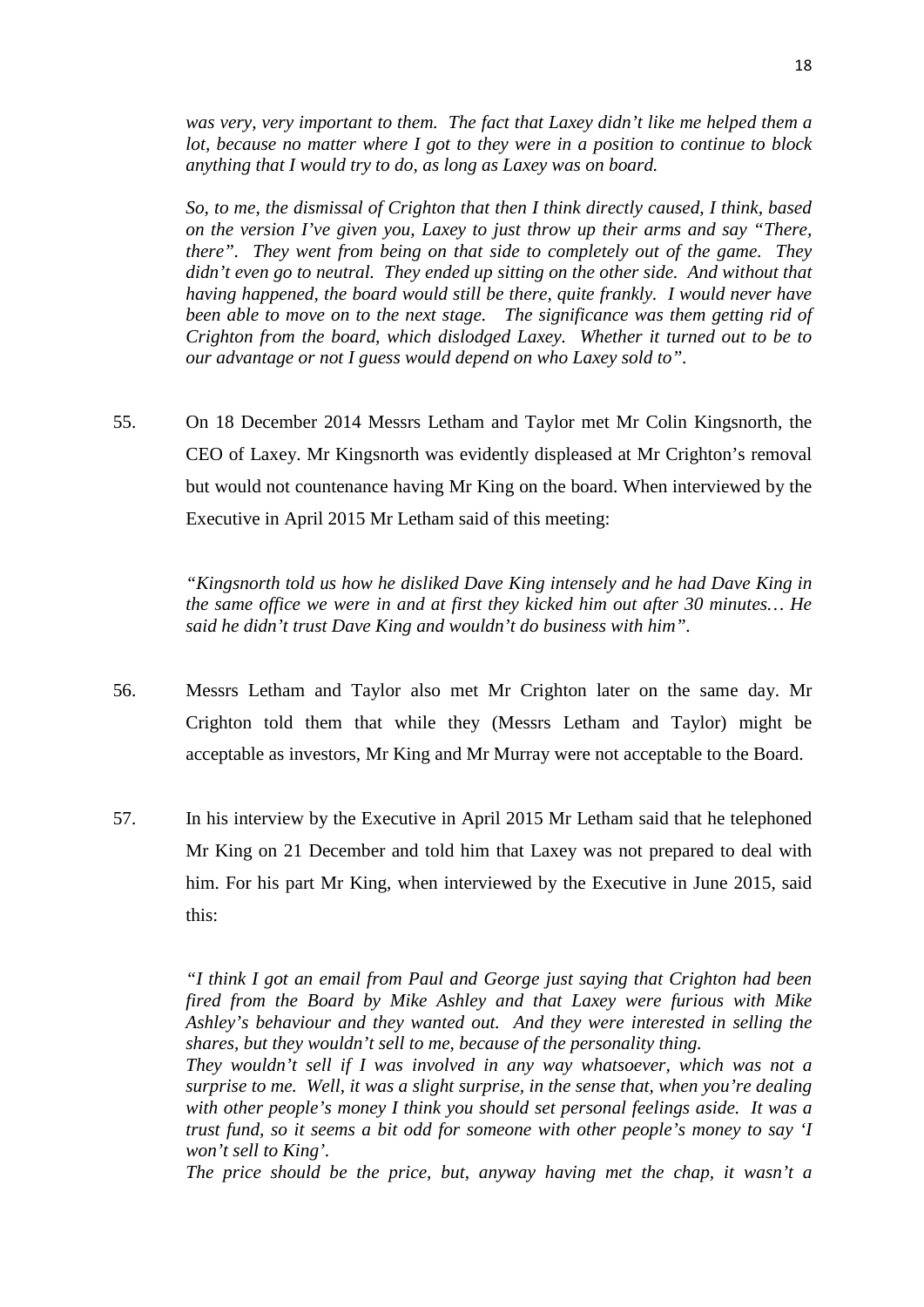*complete surprise to me".*

58. On 22 December Mr Neilly emailed Mr King seeking an update following his discussion with Mr Letham. Mr King emailed back on the same day saying:

> *"He told me that he met CK* [Colin Kingsnorth] *and that Laxey will sell to them (if I am not involved) at 20p. I suggested that made no sense for a man dealing in a fiduciary capacity and I suggested they reconfirm that fact with him. I will let you know".*

59. Meanwhile the Rangers AGM was due to take place on 22 December 2014. One of the special resolutions to be voted on at the AGM (Resolution 9) was a resolution to dis-apply pre-emption rights up to a maximum of 50% of Rangers' share capital. The passing of this resolution was intended to permit investment by participation in a new share issue. Mr Letham, Mr Taylor and Mr Douglas Park (later to be described by the press as the "Three Bears") agreed to submit at the AGM a letter indicating their intention to participate in the share issue. Mr Murray reported this to Mr King in an email of 21 December (copied to Messrs Letham and Park):

> *"Dave, Douglas has agreed in principle to provide proof of funding alongside George Taylor and George Letham to enable us to submit an indicative letter tomorrow to participate in the upcoming share issue. I think it will be good for you and Douglas to talk directly about how you see things playing out from here. Douglas' email details are attached (he is copied in) and his mobile number is* ….*. Regards, Paul".*

> Mr Park had been introduced to Mr Letham by Mr Murray and had apparently been a member of the "consortium" that had put forward the October funding proposal. Mr Letham was evidently speaking on behalf of the group comprising himself, Mr Taylor and Mr Park. Thus before learning of the result of the AGM, Mr Letham emailed the Rangers Chairman, Mr Somers, setting out a funding proposal from the three of them involving a subscription for 40 million shares at 16p per share carrying two seats on the board.

60. In the event, Resolution 9 was not passed at the AGM on 22 December 2014 with MASH and Sandy Easdale apparently voting against it. Accordingly, the share issue went no further.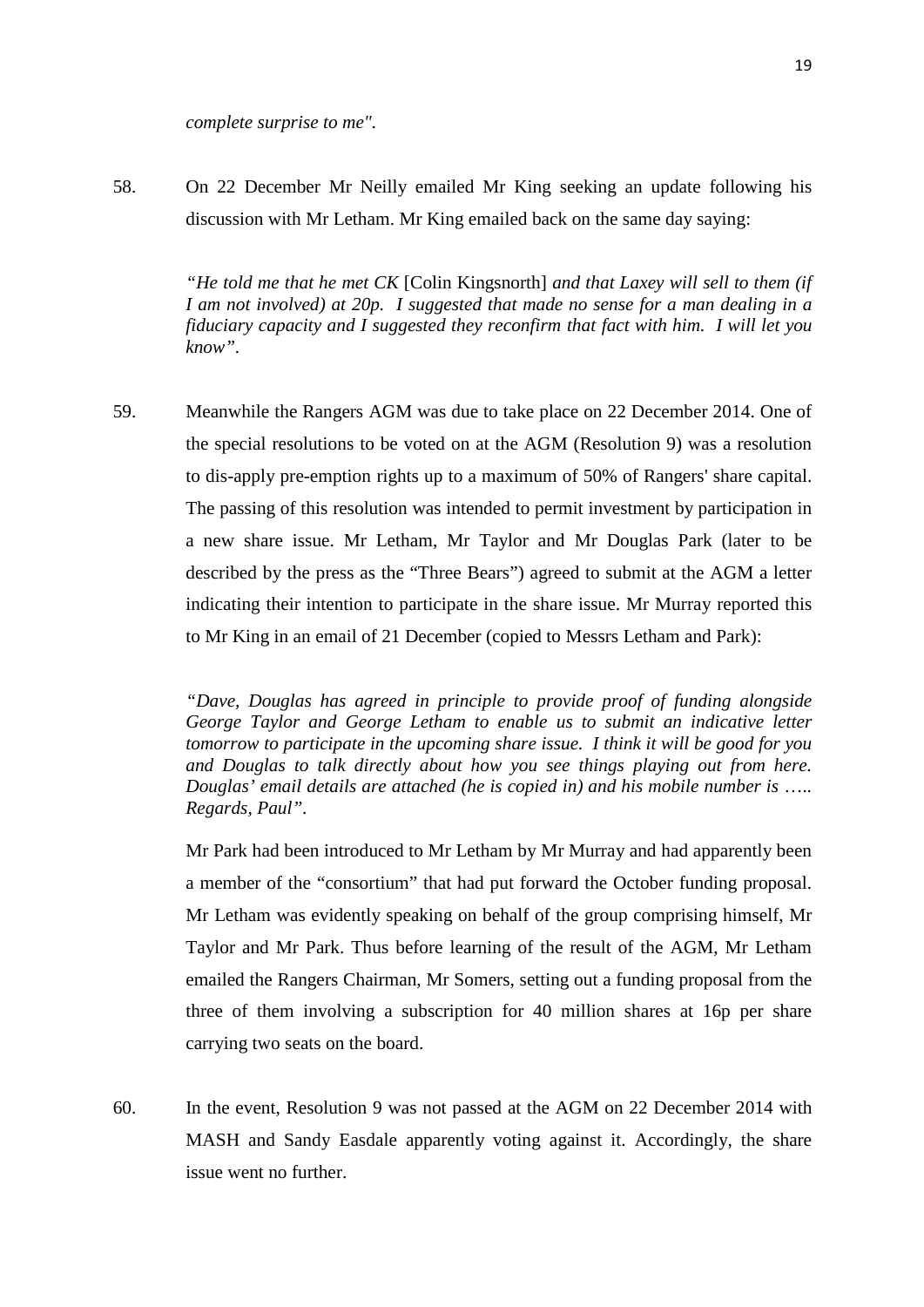- 61. Mr King told the Executive that he did not take up Mr Murray's suggestion to meet Mr Park.
- 62. Although Mr Somers continued to seek funding proposals from various potential investors including Messrs Letham and King, the attention of the group comprising Messrs Letham, Taylor and Park now appears to have been focused on acquiring the Laxey shares.
- 63. On 23 December Mr Letham emailed Mr King in South Africa suggesting that a time be arranged for a call. Mr King responded that he would call Mr Letham on the morning of 24 December. On 24 December Mr Taylor emailed Mr Kingsnorth saying that he and Mr Letham "would like to further the discussion we had on acquiring your stake".
- 64. On 27 December 2014 Mr Letham emailed Mr King announcing that Mr Kingsnorth had agreed to sell the Laxey shares to his group at 20p per share and that, according to Mr Crighton, with firm orders, the Artemis stake would also be available at the same price and possibly also the shares of Miton. The terms of this email are important and deserve close attention. Mr Letham said:

*"Kingsnorth has confirmed today to George Taylor that he will sell his 16.3% to us at 20p per share. This will be split into 3 trades between myself, George T and Douglas Park. We will sort out a slice for Andy Ross, Paul Murray and Scott Murdoch off line.*

*Norman Crighton says if he gets firm orders he can acquire Artemis at 20p and possibly Miton.*

*I think we should try and do this simultaneously with the Laxey deal before the end of the year. If you are willing to do these trades it will probably be best for Gordon*  [Neilly] *to speak to Norman. Let me know if you want his contact details. If you want to discuss on the phone, give me a call on my cell phone".*

There is no evidence to suggest that Mr Letham's group ever contemplated buying the Artemis shares. What Mr Letham was proposing was the simultaneous acquisition before the end of the year of the Laxey shares by his group and of the Artemis shares (and possibly Miton's shares) by Mr King. This was an unequivocal proposal for the Letham group and Mr King to co-ordinate their purchases in order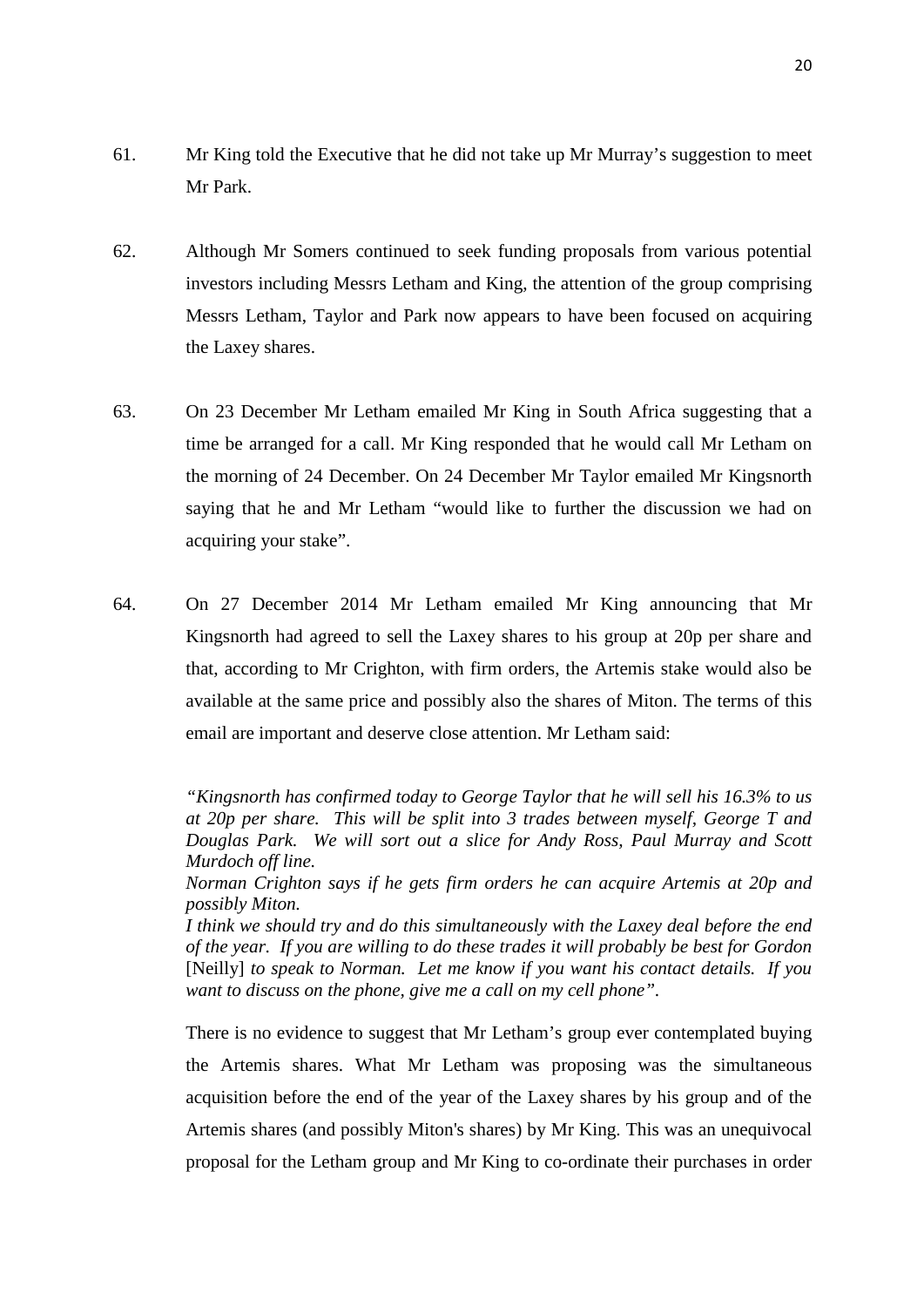to secure, simultaneously, a substantial block of Rangers shares. In the context of previous events the broad object of the transactions was also clear: it was to secure a block of shares that would enable the holders to change the balance of power on the Rangers board, something which each of the purchasers believed to be in the interest of the club.

65. We do not know whether Mr King took up Mr Letham's offer to discuss his proposal on the phone, but later on 27 December Mr King emailed Mr Neilly of Cantor Fitzgerald forwarding Mr Letham's earlier email and saying:

> *"Hi Gordon, I hope you had a great Xmas with your family. Please see the email below from George* [Letham]*. Unexpectedly, Laxey has accepted a bid of 20p per share for its full stake and George and his colleagues will execute on that. Norman Crighton (Laxey) has spoken to Artemis who have confirmed that they will sell at 20p and he believes that Miton will do likewise. I don't believe they have approached R&M. Can you confirm this, either with the shareholders directly or via Crighton if you feel that is more appropriate?".*

66. Mr Neilly, who had been on holiday in Cambodia, did not reply until 31 December when he said this:

> *"Dave, I am so sorry but I have been in Cambodia and did not have access to emails. I have only just got your email now so apologies if I gave the wrong impression to Paul when he called me yesterday. I will call Adrian and Martin Turner today… and will give you a call later today".*

> "Adrian" is Adrian Patterson of Artemis and "Martin Turner" was employed by Miton.

- 67. During the period 27 to 31 December 2014, Mr Taylor, who was on holiday from Hong Kong, co-ordinated the acquisition of the Laxey shares on behalf of himself, Mr Letham and Mr Park. Apparently, this entailed dealing with Mr Letham's bank, Mr Park's son and wealth managers and the compliance department of Morgan Stanley. The purchase was duly completed on 31 December.
- 68. In the course of this process, someone in the Letham group must have considered the implications under the Code of potential simultaneous purchases of 30% or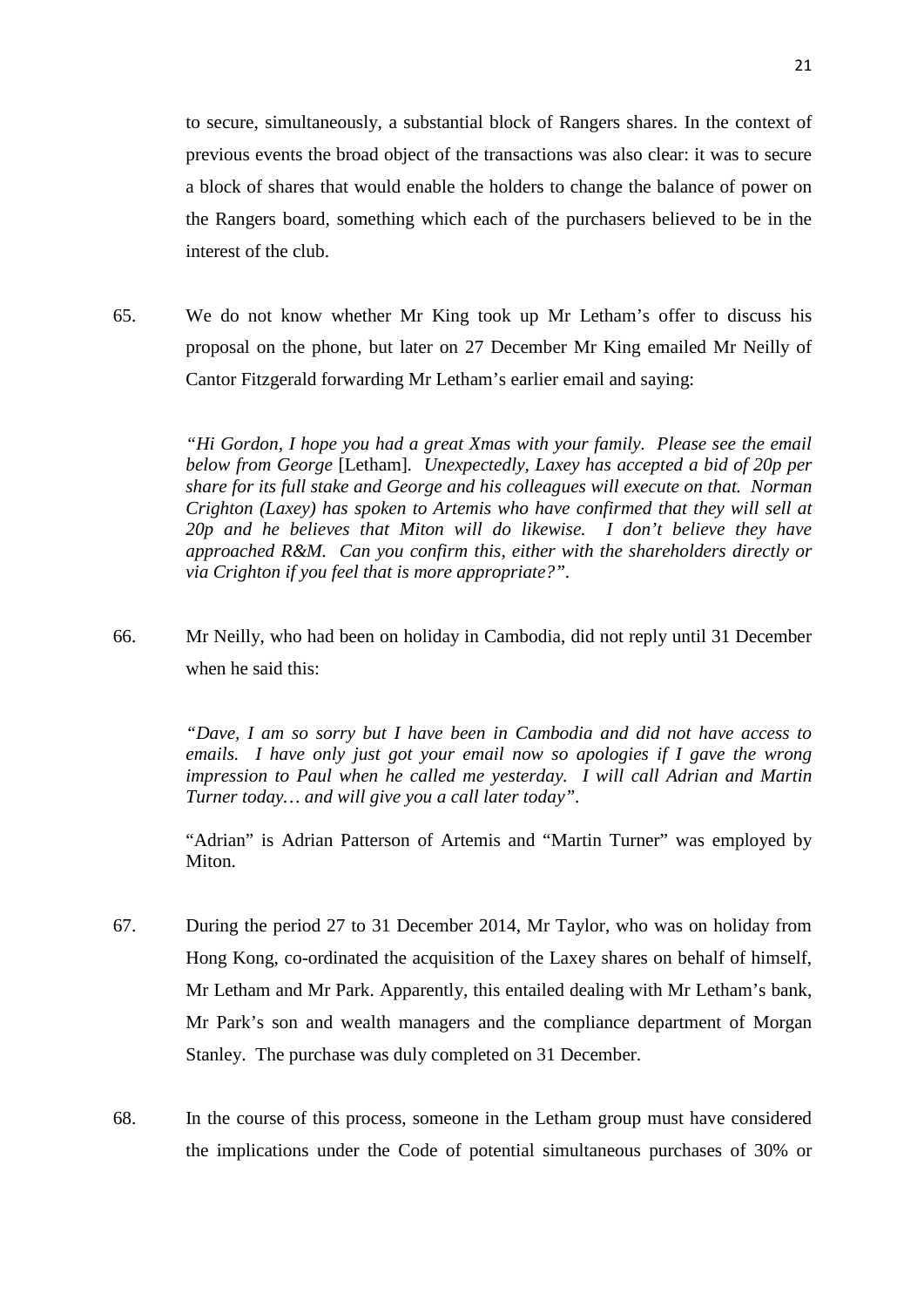more of the Rangers share capital by, on the one hand, the Letham group and, on the other, Mr King. This led to Mr Letham emailing Mr King during the early morning of 31 December as follows:

*"Dave, just a reminder that after we buy Laxey today we will hold 19.7%. We really only want to buy Artemis 10% if it is the intention to stay under 30% otherwise we will have to make a mandatory offer. I was not sure whether Gordon was intending approaching others".*

Mr Letham could only have considered it relevant to alert Mr King to the risk of being required to make a mandatory offer if he appreciated that he and Messrs Taylor and Park were acting in concert with Mr King in making the relevant purchases. Only if the purchases were viewed as having been made by parties acting in concert could the number of shares acquired trigger a mandatory offer under the Code. Furthermore, the words "We really only want to buy Artemis 10%", when it was only Mr King who was buying Artemis, suggest that the purchase was a group enterprise.

- 69. Mr King seems to have ignored the warning. Once Mr Neilly was back on line things moved fast. On 31 December 2014 Mr King instructed Cantor Fitzgerald to purchase the entire shareholdings of Artemis and Miton along with part of River & Mercantile's shareholding at a price of 20p per share. The vehicle that he used for acquiring the shares was NOAL which, as mentioned previously, is a company incorporated in the British Virgin Islands. The holder of the single share issued by NOAL was at the time (and, as far as we know, still is) a Gibraltar company, Sovereign Trust International Limited ("Sovereign"). Sovereign is the trustee of The Glencoe Investments Trust. The Glencoe Investments Trust is Mr King's family trust: he was the settlor and the named beneficiaries are himself, his wife and children.
- 70. As at the date of the hearing before the Committee, the Rangers website listed Mr King, his wife and children as parties interested in the NOAL shares. This description is correct. Mr King and his immediate family hold the beneficial interests in shares held by NOAL as nominee. Furthermore, events as they unfolded show that Mr King, as a matter of fact, is able to control the voting rights attached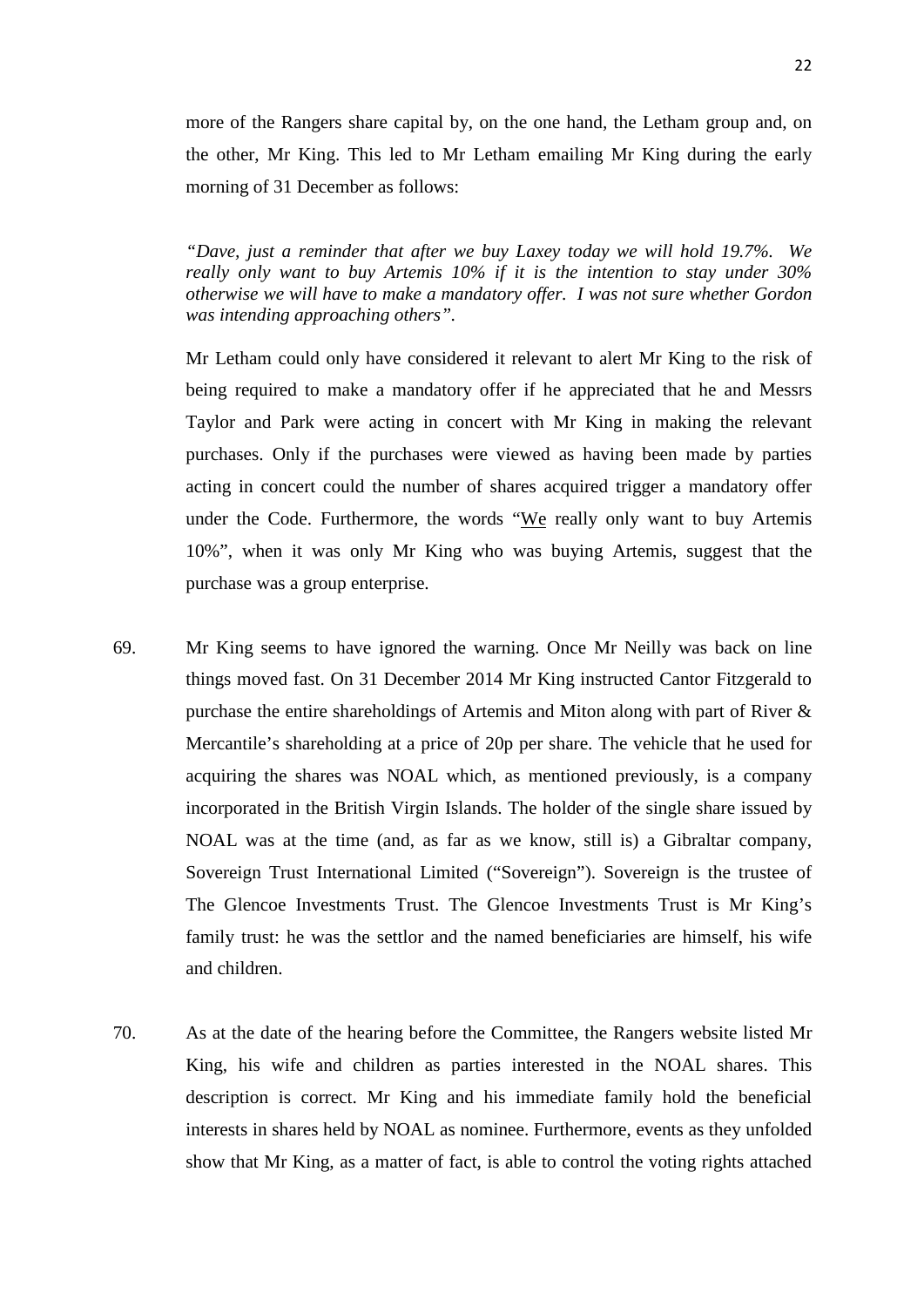to the shares held by NOAL.

71. The documents show that Mr King gave personal instructions for the purchase by NOAL of the shares and was under no doubt that his instructions would be carried out. Thus on the morning of 31 December 2014 Mr King emailed Mr John Hodgson, a director of Sovereign, saying:

> *"Hi John, I apologise for the timing of this email but the discussions around the acquisition of Rangers shares has been more protracted than I had anticipated. Gordon and Tom* [Dixon] *from Cantors are copied on this email and have negotiated with three institutions who combined have 11,87 m shares available at a price of 20p per share.*

> *I don't know who is available to deal with this email but we now need to get an account opened on behalf of NOAL with Cantors and provide the various KYC docs etc. Tom Dixon will be the "point man" for Cantors".*

- 72. It was because the market closed early on New Year's Eve that the purchase could not complete on that day. During the afternoon of 31 December Mr King emailed Mr Dixon at Cantor Fitzgerald to inform him that he had spoken to Mr Hodgson and the "Know Your Client" documents would be available by close of business that day. Mr King went on to say that "The funds are freely available so we can close on Friday". The purchases were duly completed on Friday 2 January 2015.
- 73. Sovereign appears to have acted on Mr King's instruction just as much as did Cantor Fitzgerald. It was no doubt for this reason that on 2 January Mr King emailed Mr Graham of the Fans Union reporting that "I got all Artemis and Miton and 500K from River and Mercantile". When interviewed by the Executive in December 2015, Mr King referred on several occasions to putting his own and his family's money into the club and to not wanting to commit more of his own money than he had lost or committed already. The contention that NOAL, as distinct from Mr King and his family, is the real party at risk in this matter and that Mr King has no locus to represent NOAL's interests, does not appear to have been made until Mr King served his Submission for this hearing on 22 October 2016. In the Committee's view that contention is unreal and is at odds with Mr King's behaviour at the time as revealed by the documents. Furthermore, with NOAL declining the invitation to apply to be heard or to make its own submissions to the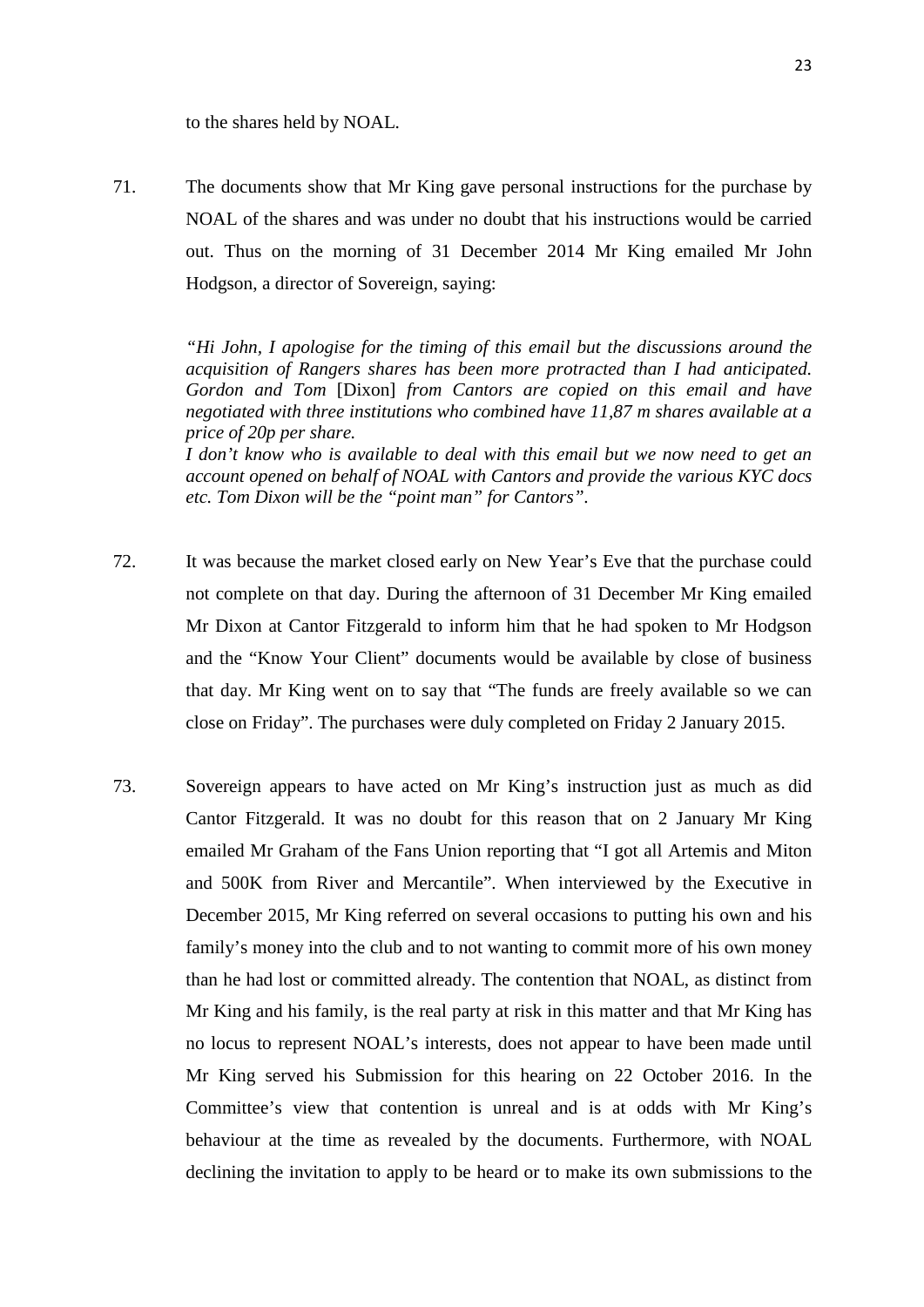Committee and with Mr King deciding not to turn up to the hearing, Mr King effectively avoided any questions on the subject.

## **THE AFTERMATH**

74. Although in purchasing the Artemis, Miton and River & Mercantile shares Mr King appears to have ignored Mr Letham's warning regarding a mandatory offer, he was careful to attempt to distance himself from the Letham group immediately afterwards. On 2 January 2015 Mr King emailed Mr Letham saying:

> *"I note from emails that were forwarded to me that you have purchased Laxey's shares. I remain surprised that Laxey wouldn't sell the shares to me or anyone involved with me – even at the higher price I offered. It seems that their fiduciary responsibility should be directed towards getting the best deal irrespective of who they are selling to. In any event I am delighted that you managed to get this deal done.*

> *I am continuing to pursue my own options and have put a proposal to the trustees of my family trust as they ultimately have to make the final decision. The holidays have delayed things a bit but I hope to get final approval today. I may want to approach co-investors from time to time and it will help me to know who is involved in your "consortium" so that I avoid duplication".*

> The Committee is in no doubt that this was a self-serving email designed by Mr King to cover his tracks and to give the false impression that his own acquisitions and those of the Letham "consortium" had not been co-ordinated. Mr King knew full well who was in the Letham "consortium" from Mr Letham's email to him of 27 December. Similarly, the reference to putting a proposal to his trustees which he hoped would be approved on 2 January plays down the fact that the purchase could have been completed on 31 December but for Mr Neilly having previously been *incommunicado* on holiday in Cambodia and but for the need to satisfy the administrative requirements (which could not be completed before early closing of the markets on New Year's Eve) of opening an account with Cantor Fitzgerald in the name of NOAL and preparing "Know Your Client" documentation.

75. In similar vein was an email sent by Mr King to Mr Somers on 2 January 2015. This was in response to Mr Somers' earlier attempts to elicit funding proposals from various potential investors. In that email Mr King said: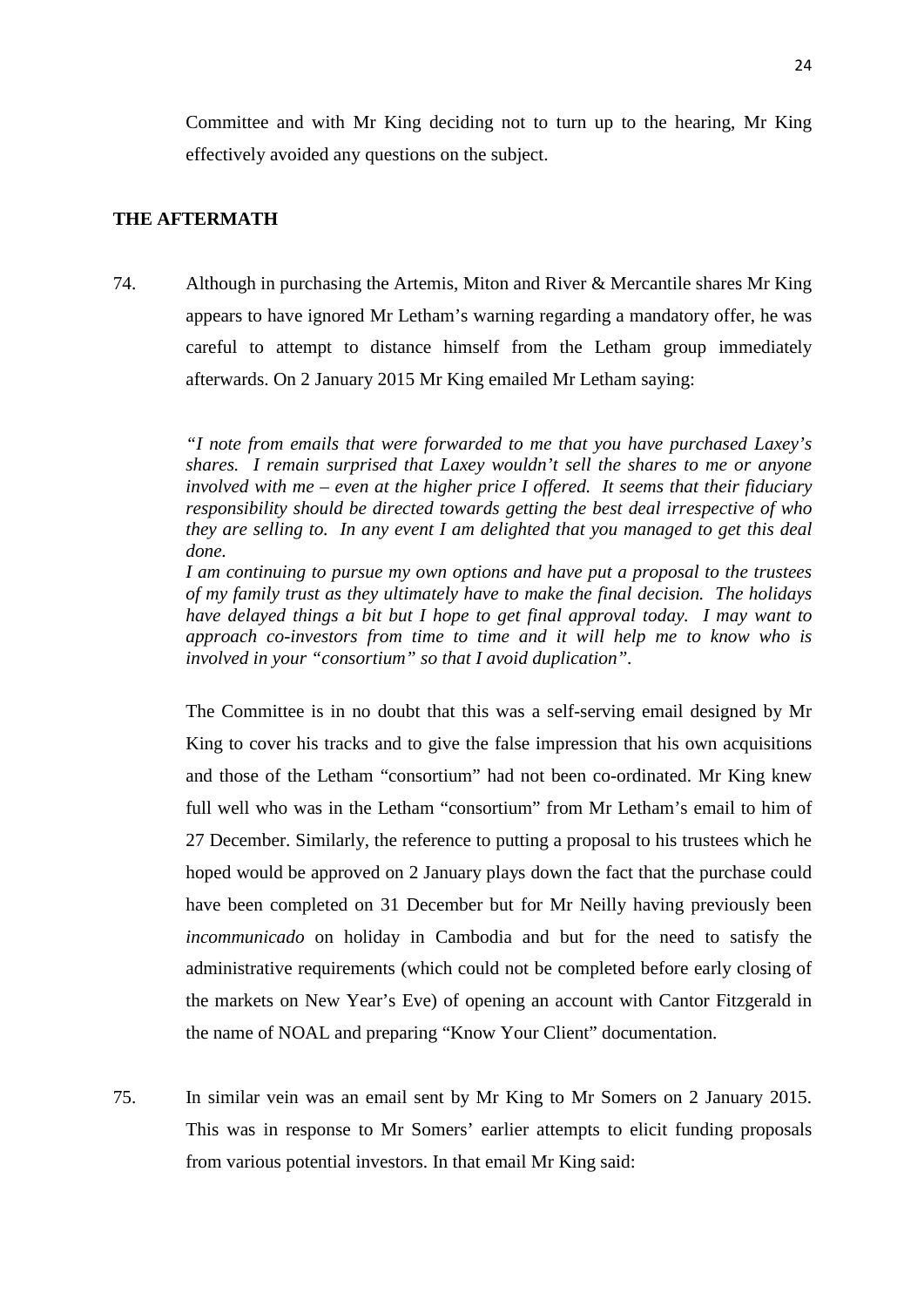*"David, early in the week it became clear to George* [Letham] *and I that it would not be possible for us to proceed as co-investors on the basis that we have previously proposed. There are 2 broad reasons for this:*

- *1. The need of the trustees of my family trust to be able to act independently and make investment decisions without reference to others.*
- *2. The strong indication from within the club, and by one major shareholder, that they were more amenable to engage and negotiate with "groups" that excluded me from being one of its members.*

*I consequently reply in red below to the questions you posed and George* [Letham] *will no doubt do likewise for his "consortium"."*

During the Executive's investigation of this matter Mr King produced no emails, maintaining that they had all been deleted from his system and the IT personnel at his company, Micromega, had told him they were irretrievable. The one email string that Mr King did produce, which he said had been made available to him, was attached to his Submission of 22 October: this comprised his email to Mr Somers of 2 January 2015 (cited above) along with an email of the same day by which Mr Somers forwarded Mr King's email to fellow directors.

- 76. After completion of the share purchases matters developed fairly swiftly culminating in the removal of the current Board. On 16 January 2015 NOAL submitted a requisition notice to Rangers proposing the removal of the existing directors and the appointment of Mr King, Mr Murray and Mr John Gilligan to the Board. A previous email dated 11 January 2015, from Mr King to Mr Neilly, suggests that this was entirely Mr King's decision. On 27 January 2015 Rangers announced that it had agreed a £10 million interest free loan facility with Mr Ashley's Sports Direct, the proceeds to be used for working capital and to repay MASH. On 6 February Rangers convened a General Meeting to vote on the resolutions to remove all four existing directors and to appoint to the Board Messrs King, Murray and Gilligan. On 25 February Rangers announced the resignation from the Board of Mr James Easdale and on 2 March the resignation of Mr Somers.
- 77. On 4 March 2015 WH Ireland resigned as Rangers' NOMAD and trading of Rangers' shares on AIM was suspended.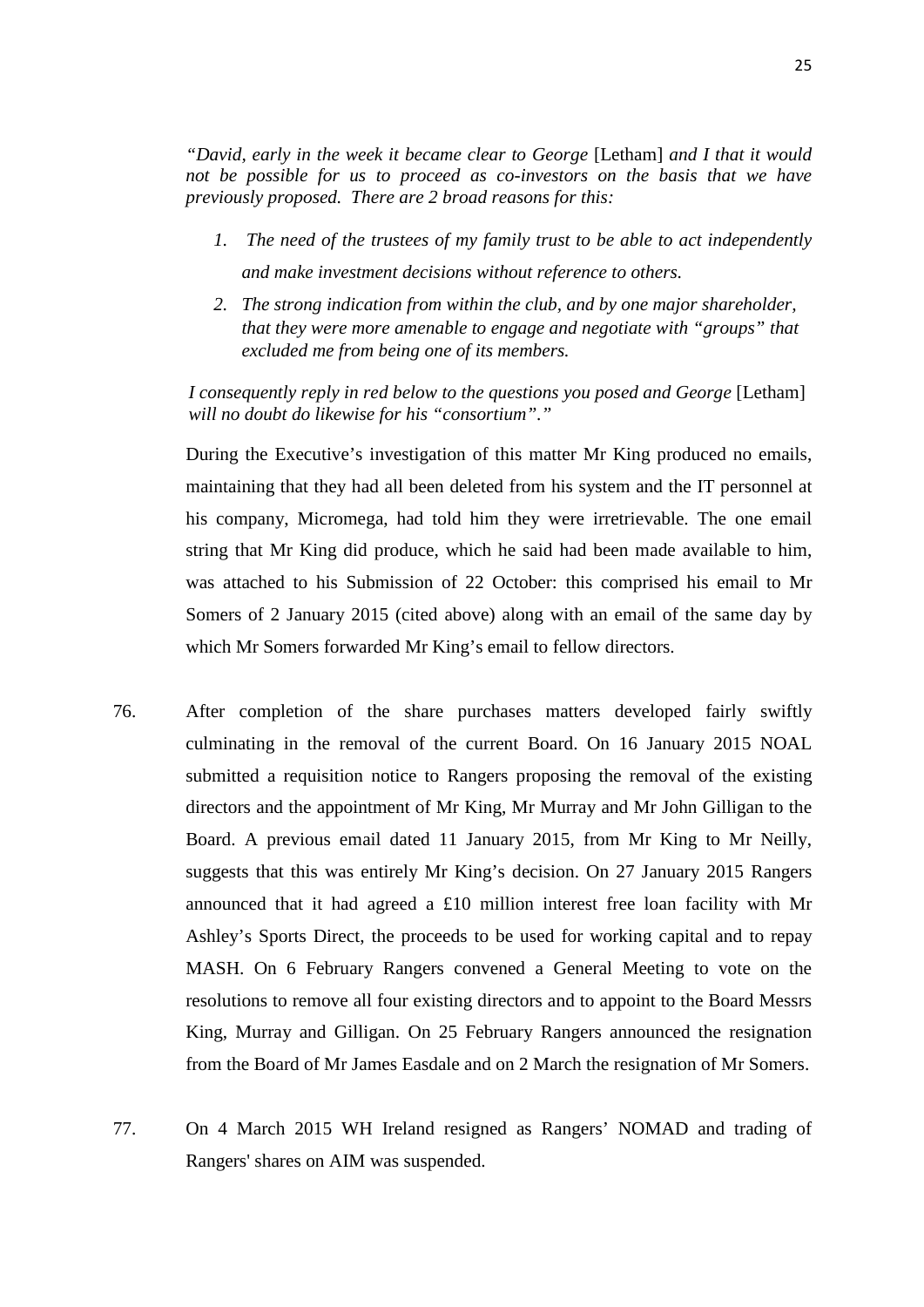78. On 6 March 2015, at the Rangers General Meeting, Messrs Llambias and Leach (the surviving directors and Mr Ashley's representatives on the Board) were voted off the Board and Messrs King, Murray and Gilligan were voted on. NOAL and Messrs Letham, Taylor and Park supported these motions. Mr King's appointment could not take effect immediately: the fact that he had been convicted in South Africa of offences under the South African Income Tax Act along with his service on the Board of Old Rangers at the time of its insolvency meant that his appointment required the approval of the Scottish Football Association. On 19 May 2015 the Scottish FA passed Mr King as fit and proper, whereupon he became a director and Chairman of Rangers.

## **ACTING IN CONCERT**

79. General Principle 1 of the Code is identical to the first of the General Principles set out in the EU Takeovers Directive (2004/25/EC) and is as follows:

> **"All holders of the securities of an offeree company of the same class must be afforded equivalent treatment; moreover, if a person acquires control of a company, the other holders of securities must be protected."**

Rule 9.1 of the Code gives effect to this principle and provides as follows:

"**Except with the consent of the Panel, when:**

**(a) any person acquires, whether by a series of transactions over a period of time or not, an interest in shares which (taken together with shares in which persons acting in concert with him are interested) carry 30% or more of the voting rights of a company;**

**…**

**such person shall extend offers, on the basis set out in Rules 9.3, 9.4 and 9.5, to the holders of any class of equity share capital whether voting or non-voting and also to the holders of any other class of transferable securities carrying voting rights**".

80. "Acting in concert" is defined in the Code as follows:

*"Persons acting in concert comprise persons who, pursuant to an agreement or understanding (whether formal or informal), co-operate to obtain or consolidate control (as defined below) of a company or to frustrate the successful outcome of*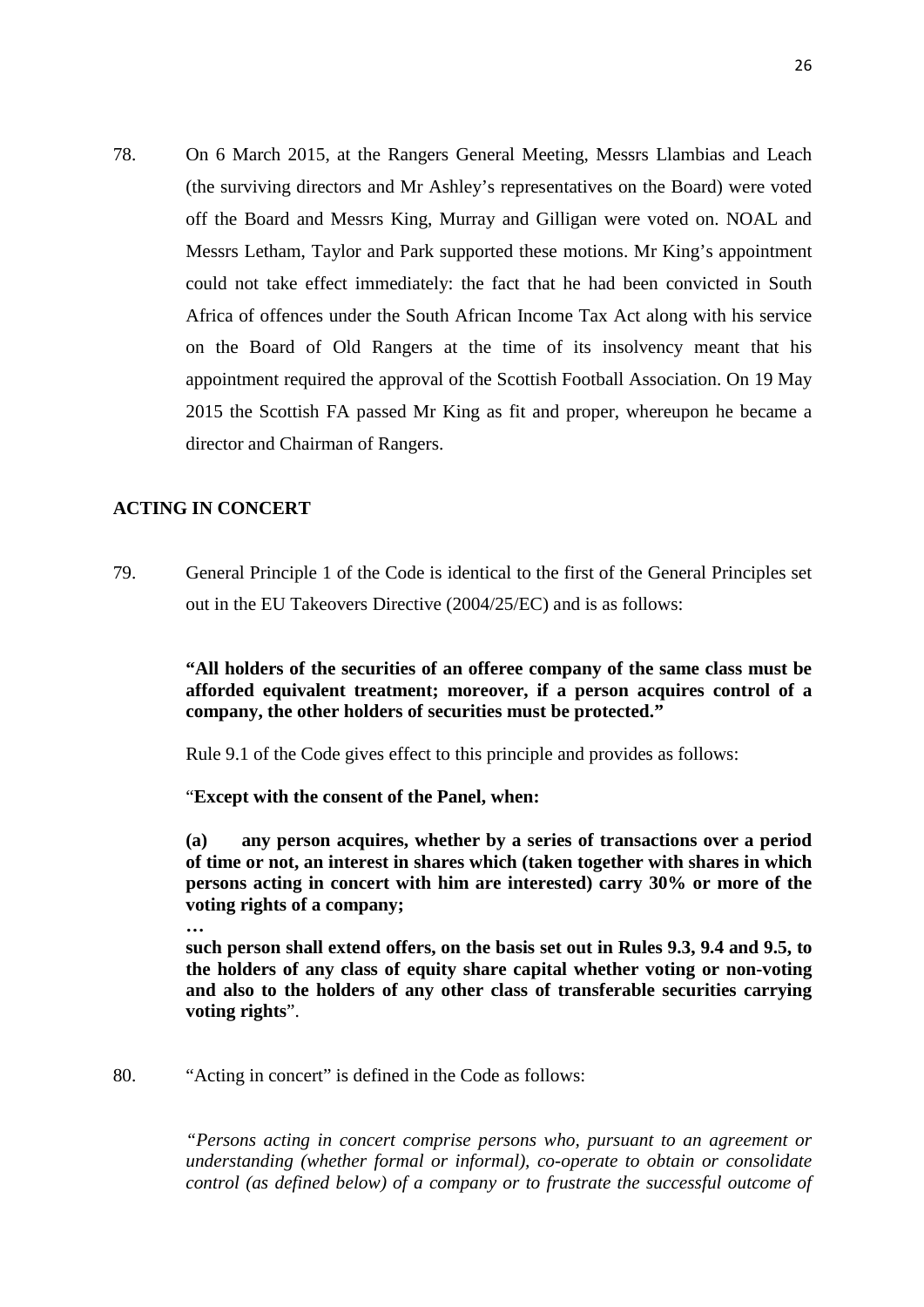*an offer for a company. A person and each of its affiliated persons will be deemed to be acting in concert all with each other".*

Under the Code certain persons are presumed to be acting in concert without prejudice to the general definition. These include a company and its parent. They also include a person, the person's close relatives and the related trusts of any of them, all with each other. Applying the presumption to this latter category of persons and their related trusts involved an addition to the Code after the events giving rise to these proceedings: it was added, however, on the basis that it reflected what had been the Takeover Panel's practice for some years.

81. In the case of Principle Capital Investment Trust Plc (TAB Statement 2010/1), the Takeover Appeal Board approved the following explanation of acting in concert set out by the Panel in its Statement in the case of Guinness/Distillers (Panel Statement 1989/13). That Statement provides that:

> *"The nature of acting in concert requires that the definition be drawn in deliberately wide terms. It covers an understanding as well as an agreement, and an informal as well as a formal arrangement, which leads to co-operation to purchase shares to acquire control of a company. This is necessary, as such arrangements are often informal, and the understanding may arise from a hint. The understanding may be tacit, and the definition covers situations where the parties act on the basis of a "nod or a wink". Unless persons declare this agreement or understanding, there is rarely direct evidence of action in concert, and the Panel must draw on its experience and common sense to determine whether those involved in any dealings have some form of understanding and are acting in co-operation with each other. In a typical concert party case, both the offeror and the person alleged to be acting in concert with it are declaring that, notwithstanding the circumstances, they have no understanding or agreement. The Panel has to be prepared realistically to recognise that business men may not require much by way of formal expression to create such an understanding. It is unnecessary for the Panel to know everything that actually passed between the parties in a take-over. In addition, the judgment required in an acting in concert issue must usually be made in the context of the assertions and arguments of persons whose interests will not be served by a finding of acting in concert – this is because such a finding inevitably entails consequences under the Code, often to the benefit of offeree company shareholders, which is the object of the concept, with a cost to the offeror".*

82. It follows that an informal arrangement or even a tacit understanding between people to co-operate to purchase shares to obtain control of a company will mean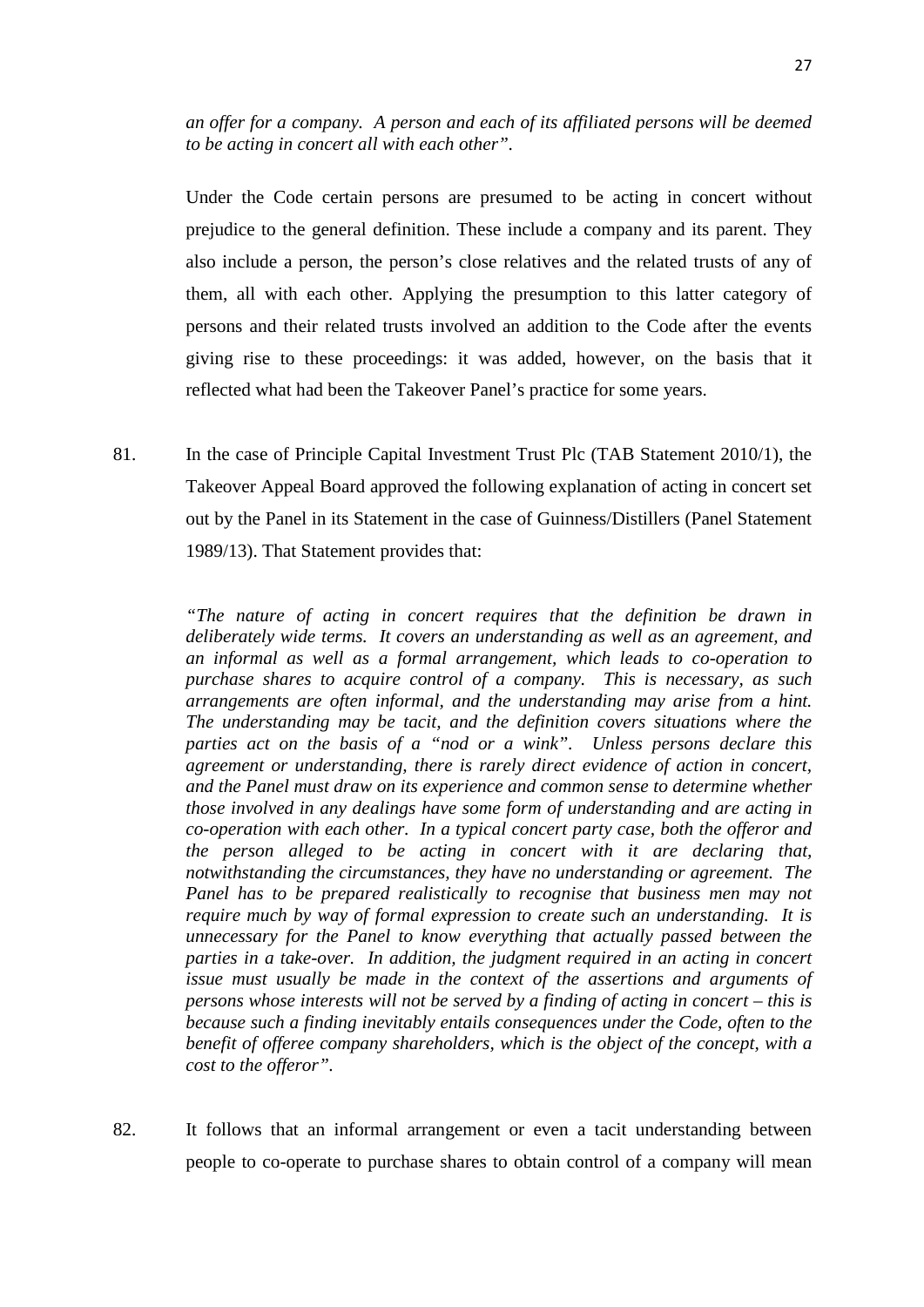that such people act in concert in making the relevant share purchases. The Panel Statement in Guinness/Distillers also recognises that a judgment as to whether persons were acting in concert will usually have to be a matter of inference, made in the face of assertions by those involved that there was no concerted activity. Direct evidence of acting in concert will usually not be available and in consequence the Panel will have to draw upon its experience and common sense to determine whether there was co-operation between persons in question with a view to acquiring a controlling interest. It may also need to use its experience and common sense in drawing inferences where there are gaps in the evidence.

- 83. In the Committee's view it is not necessary or relevant to ask whether there was consensus amongst the group as to how the voting rights attaching to shares would be exercised once they were acquired: it is enough that the purpose for which the group was co-operating and applying its purchasing power was to effect a change of control in the Board without any prior agreement as to how such control would be exercised once obtained.
- 84. While the principal commercial purpose of the October 2014 funding proposal was to provide capital for Rangers, it was made conditional upon the funders obtaining control of the Board. This condition appears to us to have been fundamental. It seems that the intention was for each of Messrs Letham, Taylor and Park to be participants in the "consortium" to which Mr King referred in his email to Mr Wallace of 9 October 2014. Had the proposal been accepted, there would have been no doubt that Mr King and the consortium would have acquired a controlling interest in Rangers (within the meaning of the Code) by acting in concert.
- 85. We are inclined to agree with Mr Blair's submission at the hearing that the situation at the time was fluid in the extreme and that ad hoc alliances tended to be shifting and ephemeral in nature. The Committee accepts that fans put money into their football clubs for love of the club and that wealthy fans often invest for reasons that have nothing to do with financial gain. This was no doubt particularly true as regards Rangers at the time. The Code, however, applies to changes in the control of football clubs just as it does to other corporations subject to the jurisdiction of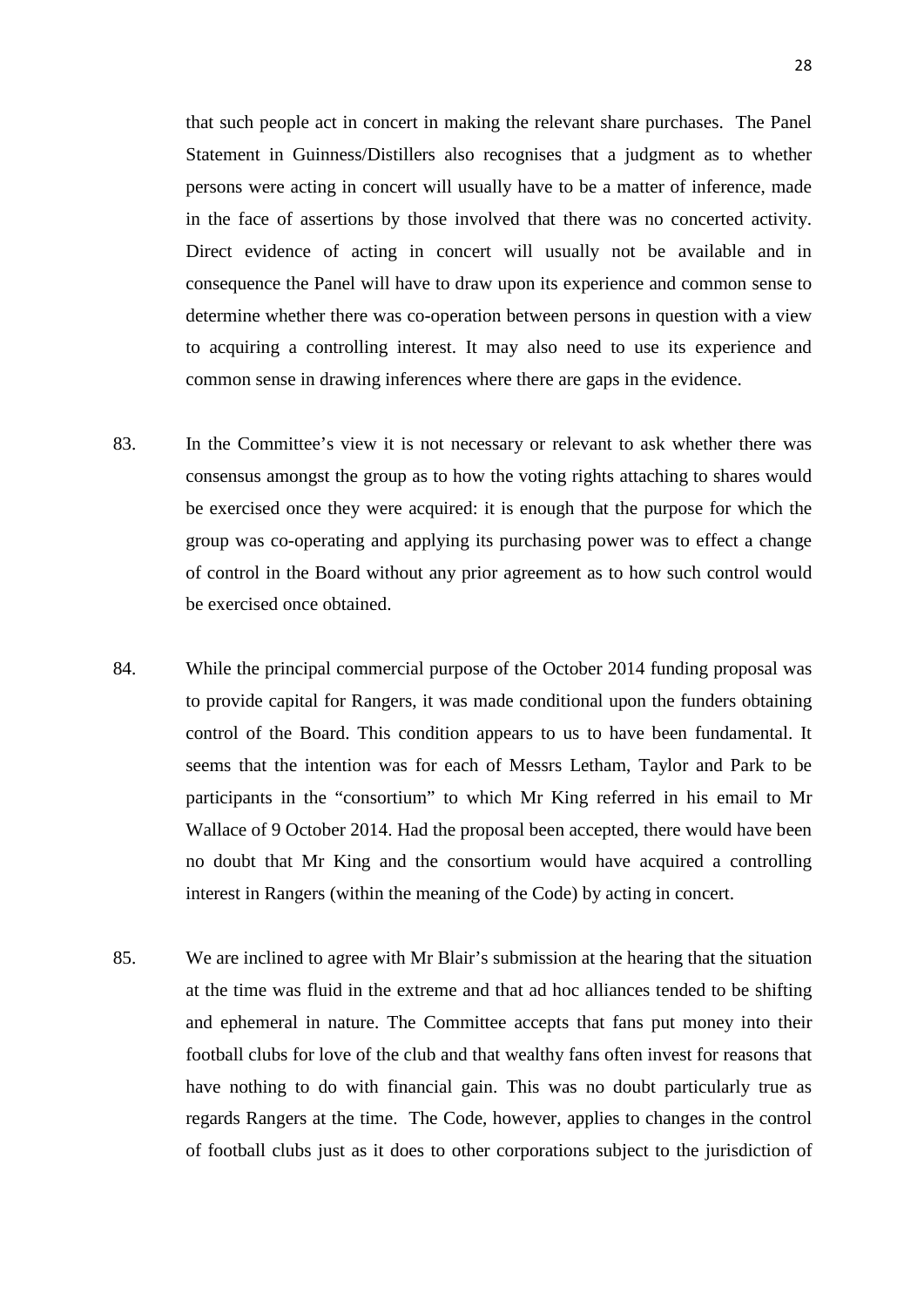the Takeover Panel; and the shareholders of football clubs are entitled to the same protection.

86. The Submission to the Committee by the Rangers Board also focused on the exceptional circumstances of Rangers at the time and included the following:

> *"The Executive's submission fails to recognise the ebb and flow of discussions between the parties identified as concert parties and other shareholders and prospective investors in RIFC over the period covered by its submission. It is only with the benefit of hindsight that a clear path is being created and parties are being construed as acting in concert. In fact, matters were much more fluid than the submission suggests with each interested party exploring and acting on multiple options to respond to the manoeuvring of the then incumbent Board and the shareholders with influence upon it. For example, in March 2014 Mr King stated publicly that he:*

> *"would wish to be a part of the required fund-raising as a component of a united fan group investment vehicle."*

> *We understand that this remained Mr King's desire throughout but the situations that emerged necessitated compromises and the finding of common ground with others who shared an interest in placing the interests of Rangers Football Club at the forefront of RIFC's thinking".*

Mr King's Submission included a similar theme and he also submitted that:

*" … if there was a consortium at the time of the changes in shareholding it was between NOAL and the supporters".*

- 87. The Committee acknowledges the chaotic circumstances of Rangers at the time and accepts that the situation involved the ebb and flow of discussions and a climate in which different options were explored and potential alliances formed or discussed. But the issue before us is whether the particular share purchases of 31 December 2014 and 2 January 2015 were effected by or on behalf of a group of people cooperating with the objective of securing a change of control of the Board as a first step towards improving the fortunes of the club. We are satisfied that this was the case.
- 88. In the present case it is clear from Mr Letham's emails to Mr King of 27 and 31 December 2014 that the two of them were co-operating directly with a view to purchasing a block of shares which would effect a change of control over a board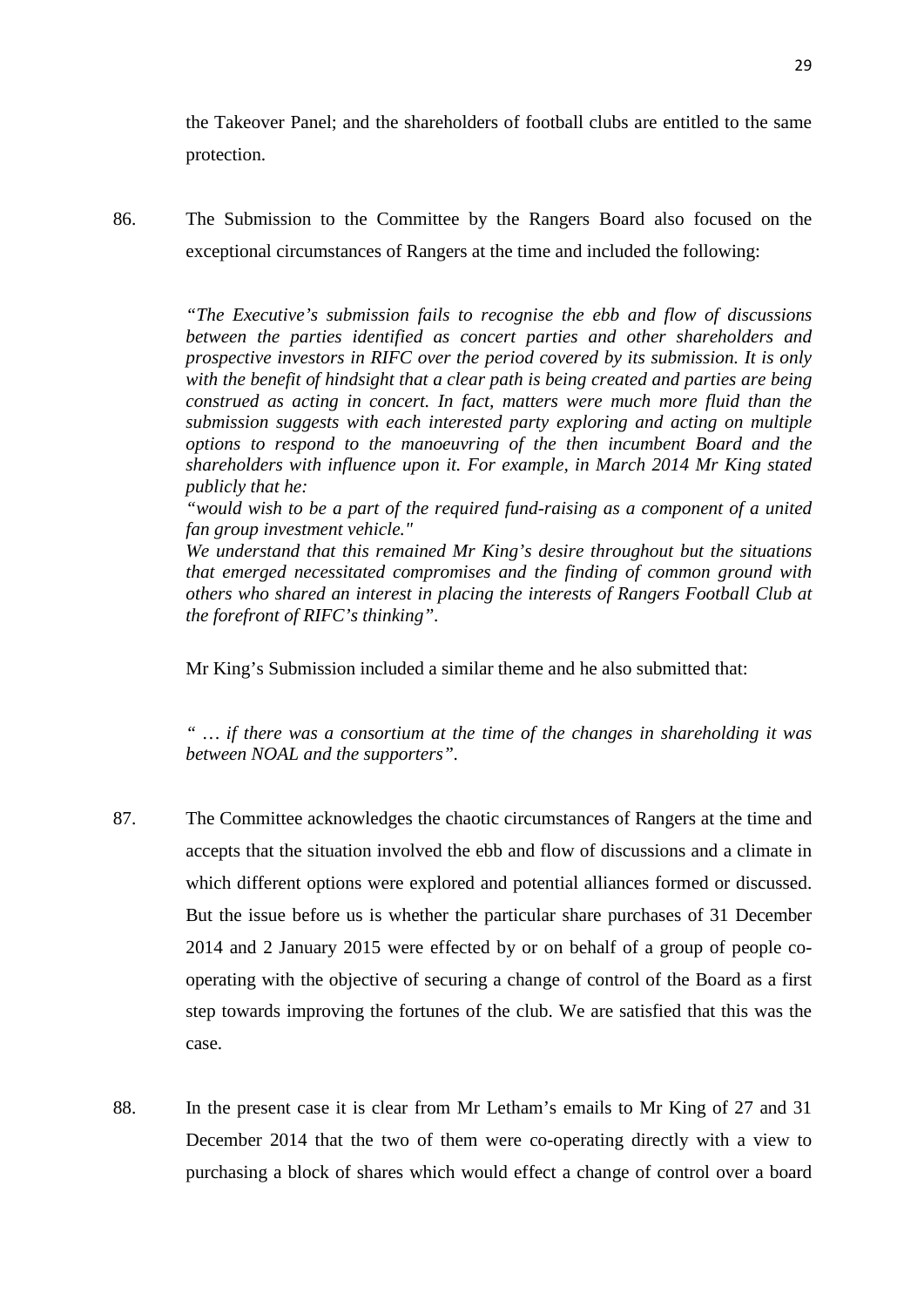dominated by the Easdale and Ashley blocks. When those emails are placed in the context of the October 2014 funding proposal and the subsequent failed attempt to secure a blocking stake, the case for concluding that Messrs Letham and King, at least, were acting in concert in purchasing the relevant shares becomes overwhelming. That their objective was a change in control of the Board as the first step to improving the fortunes of Rangers, cannot seriously be disputed when these purchases are placed in context.

89. There is no evidence of any direct dealings between Messrs Taylor and Park and Mr King before the relevant shares were purchased. By the end of 2014, however, Messrs Letham, Taylor and Park were operating and looking to invest as a group, hence the title of "The Three Bears" conferred on them by the press. Mr Letham also said to the Executive when interviewed:

> *"I wouldn't deny myself, Douglas Park and George Taylor are a concert party. I mean we are working hand in hand".*

- 90. Furthermore, in its communications with Mr King, this group was represented solely by Mr Letham. He was able to, and did, co-ordinate the purchase of the Laxey shares by his group with the purchase by Mr King of the Artemis and other shares. Once Mr King acted on Mr Letham's suggestion that he should purchase the Artemis and, possibly the Miton, shares simultaneously with the Letham group's purchase of the Laxey shares, the two transactions proceeded in tandem and the purchasers comprised a concert party within the meaning of the Code. Messrs Park and Taylor were brought into the concert party through Mr Letham as the intermediary and by virtue of the fact that they were operating as a group in entering into a transaction with which Mr King's parallel transaction was coordinated.
- 91. In his letter to the Executive of 11 August 2015 Mr Taylor states that effecting a change in control of the Board was not part of his motivation in purchasing the Laxey shares. Although, in the event, he voted to remove the incumbent directors and to appoint Messrs Murray, King and Gilligan to the Board at the General Meeting of 6 March 2015, he says that he would have been amenable to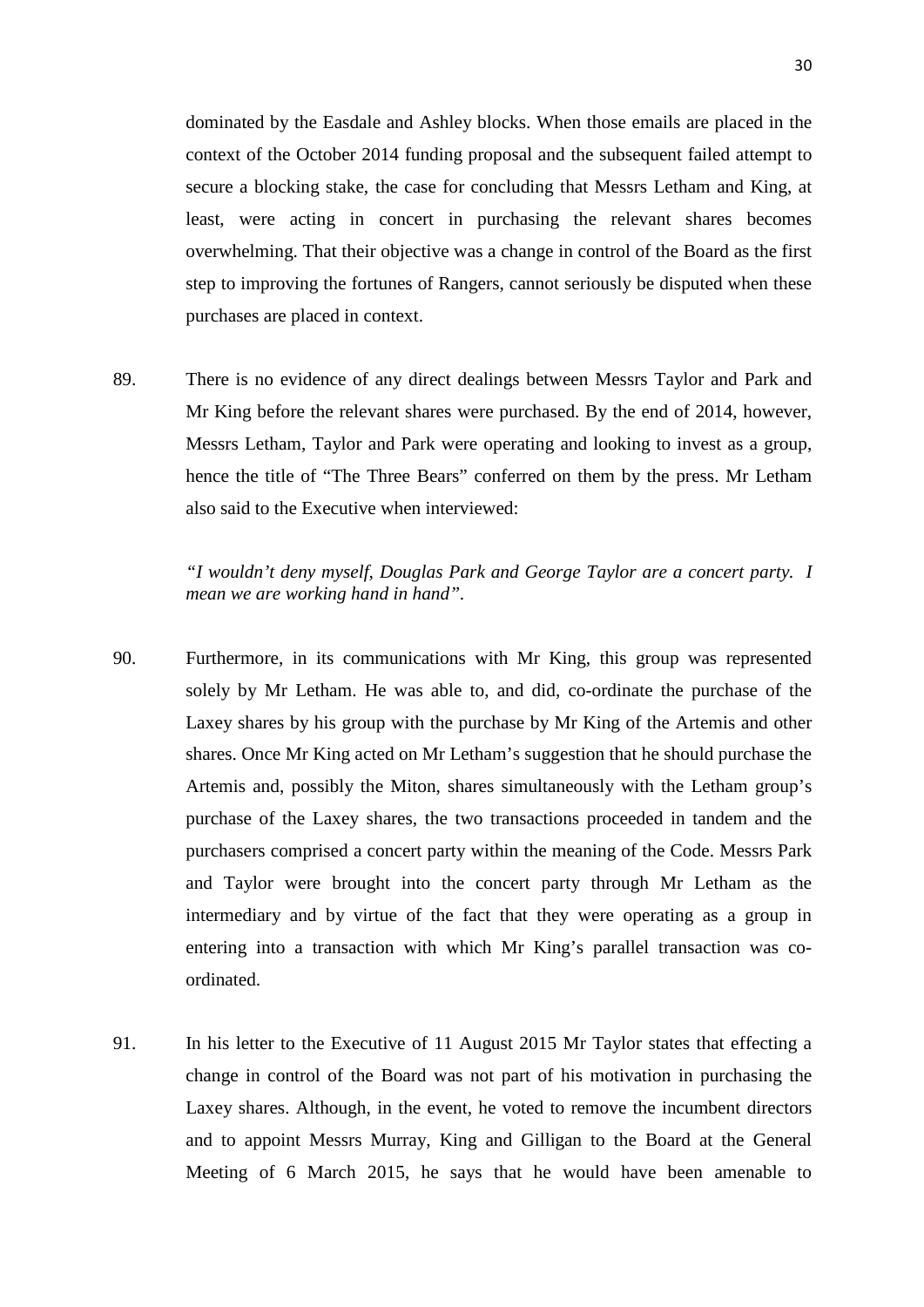collaborating with the Easdale and Ashley blocks rather than removing all their representatives from the board. It is relevant to note, however, that both Mr Taylor and Mr Park were part of the Murray/Letham consortium which, through Mr King, submitted a funding proposal on 9 October 2014. That proposal would undoubtedly have brought about a change in control of the Board had it been accepted. Mr Taylor does not explain whether or why his attitude to a change in control of the Board changed between 9 October and 31 December or why, along with Messrs Letham, Park and King, he ultimately voted to remove the remaining incumbent directors at the General Meeting if he was amenable to working with the Ashley and Easdale blocks. But in the Committee's judgment, whatever their personal motives and whatever their views on the future composition of the Board may have been, Messrs Taylor and Park were brought into concert with Mr King when Mr King acted on Mr Letham's suggestion to purchase Artemis' shares simultaneously with his own group's purchase of the Laxey shares. That Mr Letham (at least) appreciated that this could trigger a mandatory offer if the four of them were left holding 30% or more of the voting rights, is clear from his warning to Mr King on 31 December.

- 92. There is nothing objectionable or wrong in a person acquiring an interest in shares which, taken together with the shares of those with whom that person is acting in concert, carry 30% or more of the voting rights – it is simply that that person incurs an obligation to extend an offer to the other shareholders. Mr Letham and the two members of his group acted together in concert in purchasing the Laxey shares. Accordingly, the relevant question in the Committee's view is whether Mr King was acting in concert with the Letham group when he procured the purchases by NOAL of the Artemis, Miton and River & Mercantile shares. To that question the answer is yes.
- 93. The Committee concludes, therefore, that Mr King and Messrs Letham, Taylor and Park were acting in concert in acquiring, or procuring the acquisition of, a total of 30.89% of the Rangers issued share capital during the period 31 December 2014 to 2 January 2015. Along with Mr Taylor's existing shareholding of 3.16%, the shares held or controlled by these four individuals henceforth constituted 34.05% of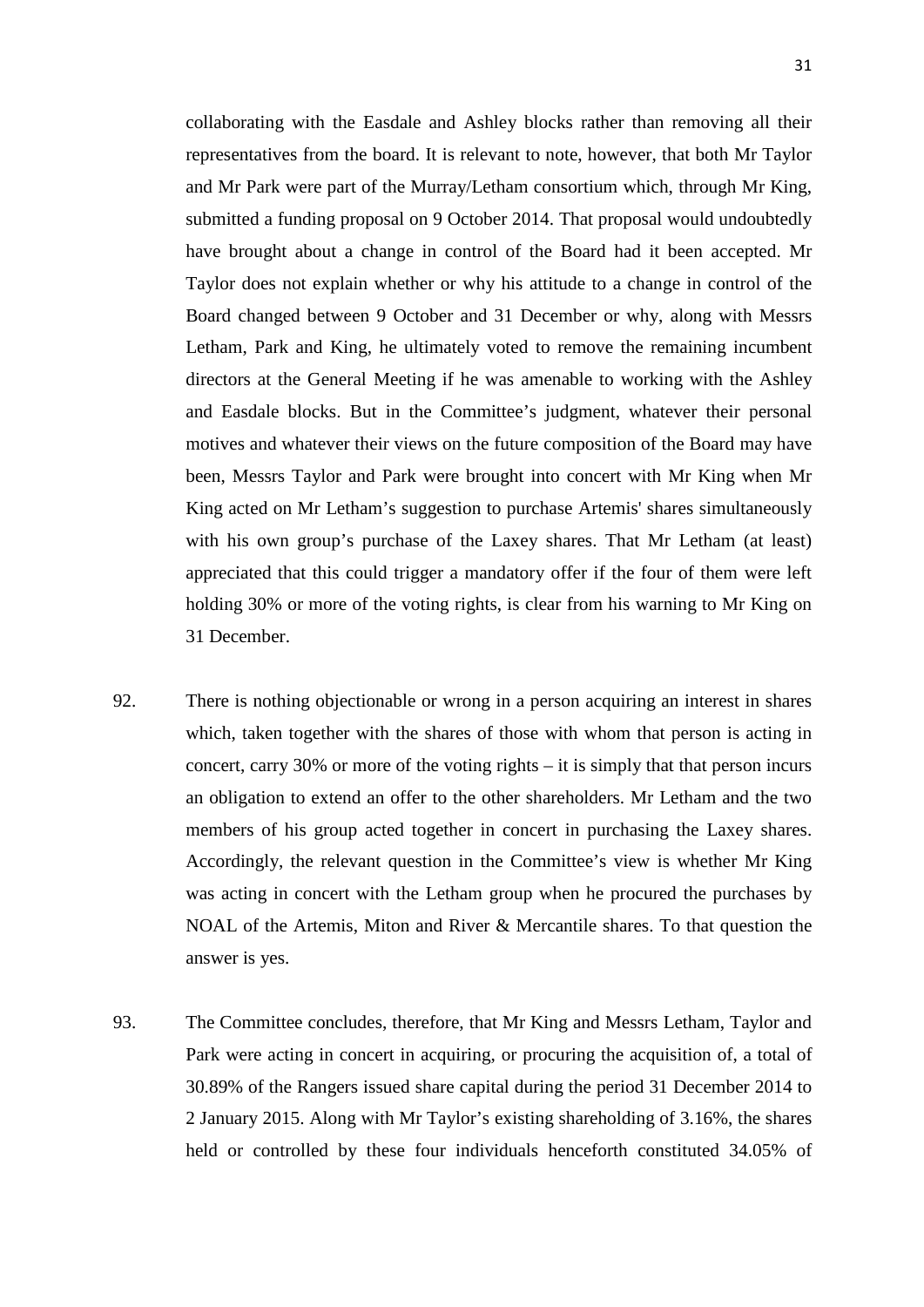Rangers' issued share capital.

94. Mr King procured the purchase of the Artemis, Miton and River & Mercantile shares by NOAL. The Committee is in no doubt that he thereby acquired an "interest" in the shares held by NOAL within the meaning of that term in Rule 9.1 of the Code. The Code's definition of "Interests in securities" treats a person who has general control over the rights attaching to securities as having an interest in those securities. Mr King exercised practical control over the voting rights attaching to the NOAL shares, as is evident by the requisitioning of the General Meeting of 6 March 2015 and the deployment of the NOAL votes at that meeting. As well as enjoying a beneficial interest in the NOAL shares as a beneficiary of The Glencoe Investments Trust, he exercised general control over them. The Rangers website correctly identifies Mr King as interested in the NOAL shares.

### **MANDATORY OFFER BY WHOM?**

- 95. Under Rule 9.1 the person upon whom the obligation to extend an offer falls is the person who acquires the interest in shares which, when taken together with the shares of those with whom he was acting in concert, carries 30% or more of the voting rights. In the Committee's view Mr King qualified as that person by virtue of his interest, as defined, in the NOAL shares and the fact that it was the purchase by NOAL that took the relevant aggregate shareholding above 30% of the voting rights.
- 96. Furthermore, Rule 9.2 provides that:

## **"In addition to the person specified in Rule 9.1, each of the principal members of a group of persons acting in concert with him may, according to the circumstances of the case, have the obligation to extend an offer.".**

The Executive relied on this Rule in holding that in the circumstances of this case it was just for Mr King alone to incur the obligation to extend a Rule 9 offer. On 31 December 2014 Mr King received advice from Mr Letham on behalf of his group that he ought to restrict his purchase to the 10% Artemis shareholding in light of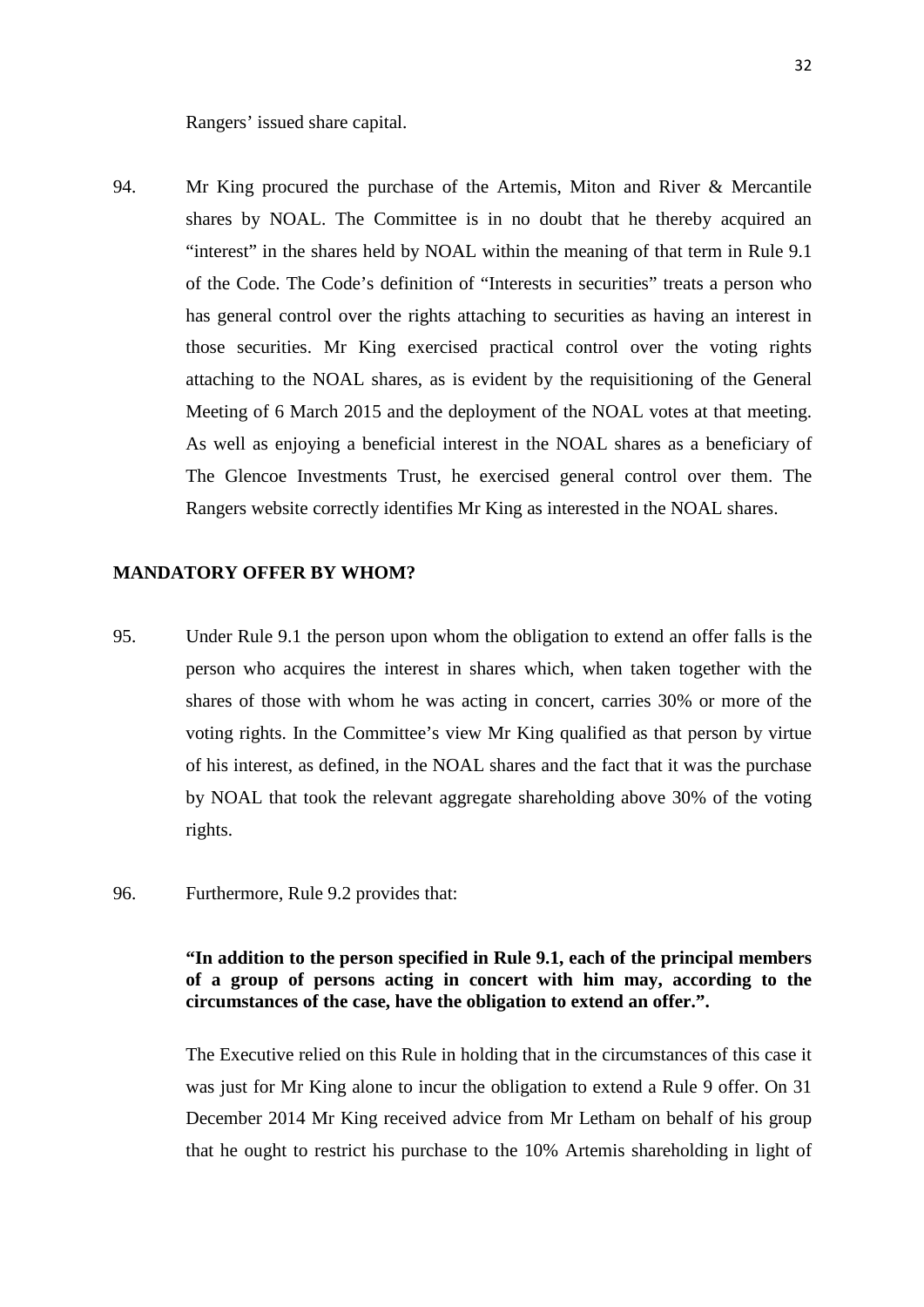the risk of having to make a mandatory offer if the combined holdings of himself and the Letham group were to reach 30%. Mr King ignored that advice. Furthermore, he ignored the obligation on a person under paragraph 6 of the Introduction to the Code to consult the Executive in advance whenever a waiver or derogation from the provisions of the Code is sought. Rather, his choice was to go ahead and then, on 2 January 2015, send the emails to which we have referred above in an attempt to distance himself from the Letham group.

97. In the circumstances of this case, therefore, the Committee agrees that, if anyone, it should be Mr King alone who is required to make a Rule 9 offer.

## **SHOULD THERE BE A MANDATORY OFFER?**

- 98. One aspect of this matter that has caused the Committee concern is the time that elapsed between the initial reporting of a potential triggering of Rule 9 by the incumbent Board during January 2015 and the Executive's ruling of 7 June 2016. Both Mr King and the Rangers Board submit that it serves no purpose now to require a Rule 9 offer to be made at a price of 20p per share (the price stipulated by the Executive pursuant to Rule 9.5 (c)) because no shareholders will accept it.
- 99. The background to this is that since the cancellation of admission to trading on AIM in March 2015 Rangers shares have traded on an illiquid "matched bargain" basis on JP Jenkins, an exchange platform that specialises in the securities of private companies. There have been relatively few trades, mostly in small amounts. Such trades in Rangers shares as there have been on JP Jenkins during the last three months or so appear to have been at a price of 27.5p. Mr Blair told the Committee that demand for Rangers shares currently, and for some time past, exceeds supply.
- 100. Rule 9.3 of the Code states in relevant part that:

**" (a) offers made under Rule 9 must be conditional only upon the offeror having received acceptances in respect of shares which … will result in the offeror and any person acting in concert with it holding shares carrying more**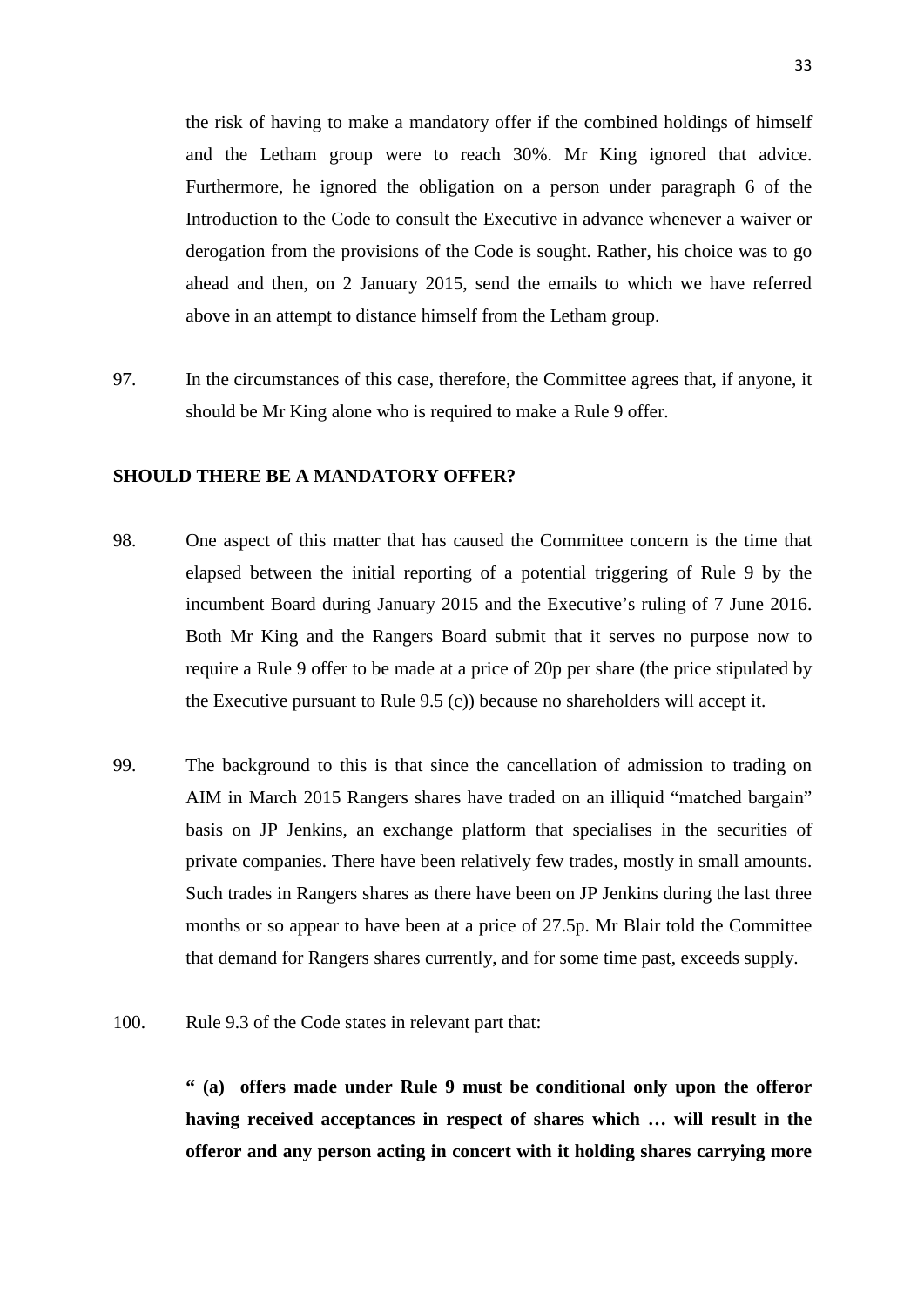#### **than 50% of the voting rights.".**

**…**

The Committee was told that none of NOAL or Messrs King, Letham, Taylor or Park have acquired further shares since 2 January 2015. Accordingly, given that the combined shareholdings of NOAL and Messrs Letham, Taylor and Park amount to 34.05% of Rangers' issued share capital, a mandatory offer to other shareholders at a price of 20p per share will become unconditional if 15.95% of Rangers' shareholders accept it.

101. Rule 9.5 of the Code regulates the price at which an offer must be made. It states in relevant part as follows:

> **"(a) An offer made under Rule 9 must, in respect of each class of share capital involved, be in cash or be accompanied by a cash alternative at not less than the highest price paid by the offeror or any person acting in concert with it for any interest in shares of that class during the 12 months prior to the announcement of that offer.**

> **(c) In certain circumstances, the Panel may determine that the highest price calculated under paragraphs (a) and (b) should be adjusted. (See Note 3.)".**

- 102. "That offer", in the last line of Rule 9.5(a), is a reference back to "An offer made under Rule 9", as mentioned in the opening words of the Rule. Accordingly, unless the discretion conferred on the Panel by Rule 9.5(c) is exercised, Rule 9.5(a) would require an offer to be made at the highest price paid by any member of the concert party for Rangers shares during the 12 months preceding the mandatory offer.
- 103. The Executive told the Committee that its practice has been to apply Rule 9.5(a) as referring to the date when a mandatory offer ought to have been made had the provisions of the Code been complied with, not to the date when it was actually made or fell to be made in accordance with some later ruling of the Executive following a dispute and consequent investigation as to whether any such offer was required. The Committee can see the practical sense in such an interpretation of Rule 9.5(a) but no issue arises as to the proper construction of that Rule in this case as the Executive exercised its discretion under 9.5(c) to direct that 20p per share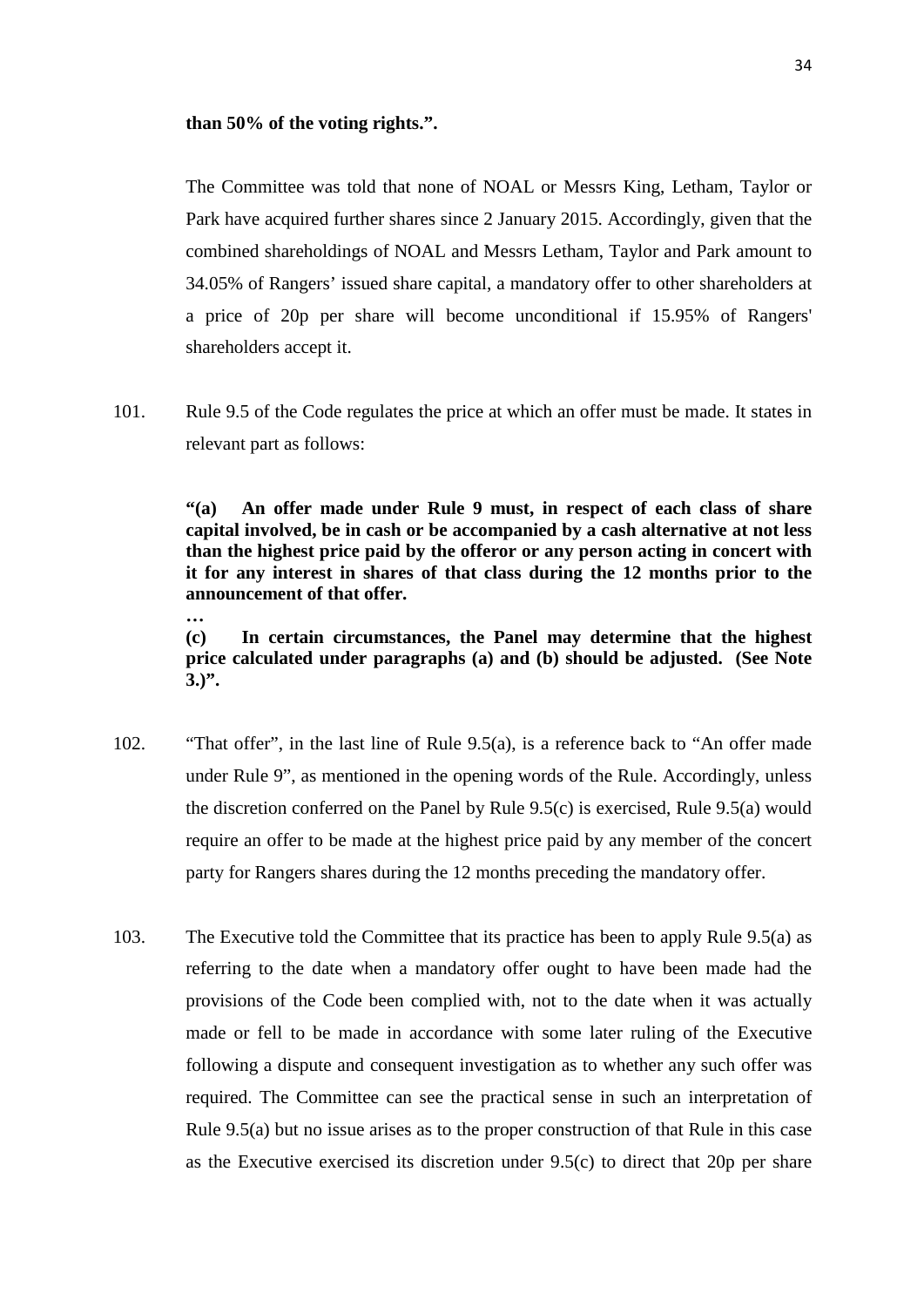was the price that was fair and reasonable in the circumstances taking into account each of the factors mentioned in Note 3 on Rule 9.5.

- 104. It was not contested before the Committee that, if a Rule 9 offer were to be made, it should be at a price of 20p per share.
- 105. The citation from the Panel Statement in the Guinness/Distillers case highlights the challenges involved in investigating contested allegations regarding the existence of a concert party. In this case the obstacles faced by the Executive in investigating whether Messrs King, Letham, Taylor and Park had been acting in concert were particularly acute. Paragraph 9 of the Introduction to the Code "sets out the rules according to which persons dealing with the Panel must provide information and assistance to the Panel." In material part it provides that:

*"The Panel expects any person dealing with it to do so in an open and co-operative way. It expects prompt co-operation and assistance from persons dealing with it and those to whom enquiries and other requests are directed …. A person dealing with the Panel or to whom enquiries are directed must take all reasonable care not to provide incorrect, incomplete or misleading information to the Panel".*

106. Neither Mr King nor, at least in his initial dealings with the Executive, Mr Letham observed these obligations. Mr Letham and Mr King were both interviewed by the Executive by telephone in January 2015 after receipt of the concert party allegations made by the incumbent Board of Rangers. The Committee has seen the transcripts of the telephone interviews of Mr Letham in January 2015 in which he denied having had any conversation or email exchange at all with Mr King before their respective purchases of the material blocks of shares. When in April 2015 he was shown his email to Mr King of 31 December 2014, he described it as *"the one email that really surprised me"*. The Committee has not seen a transcript of Mr King's initial telephone interview with the Executive, but we were told that he too denied any communication with Mr Letham at the time regarding the respective share purchases. Even allowing for the potential misunderstandings that may arise during telephone calls, these statements are very difficult to square with a genuine attempt to recall what had actually happened only very recently.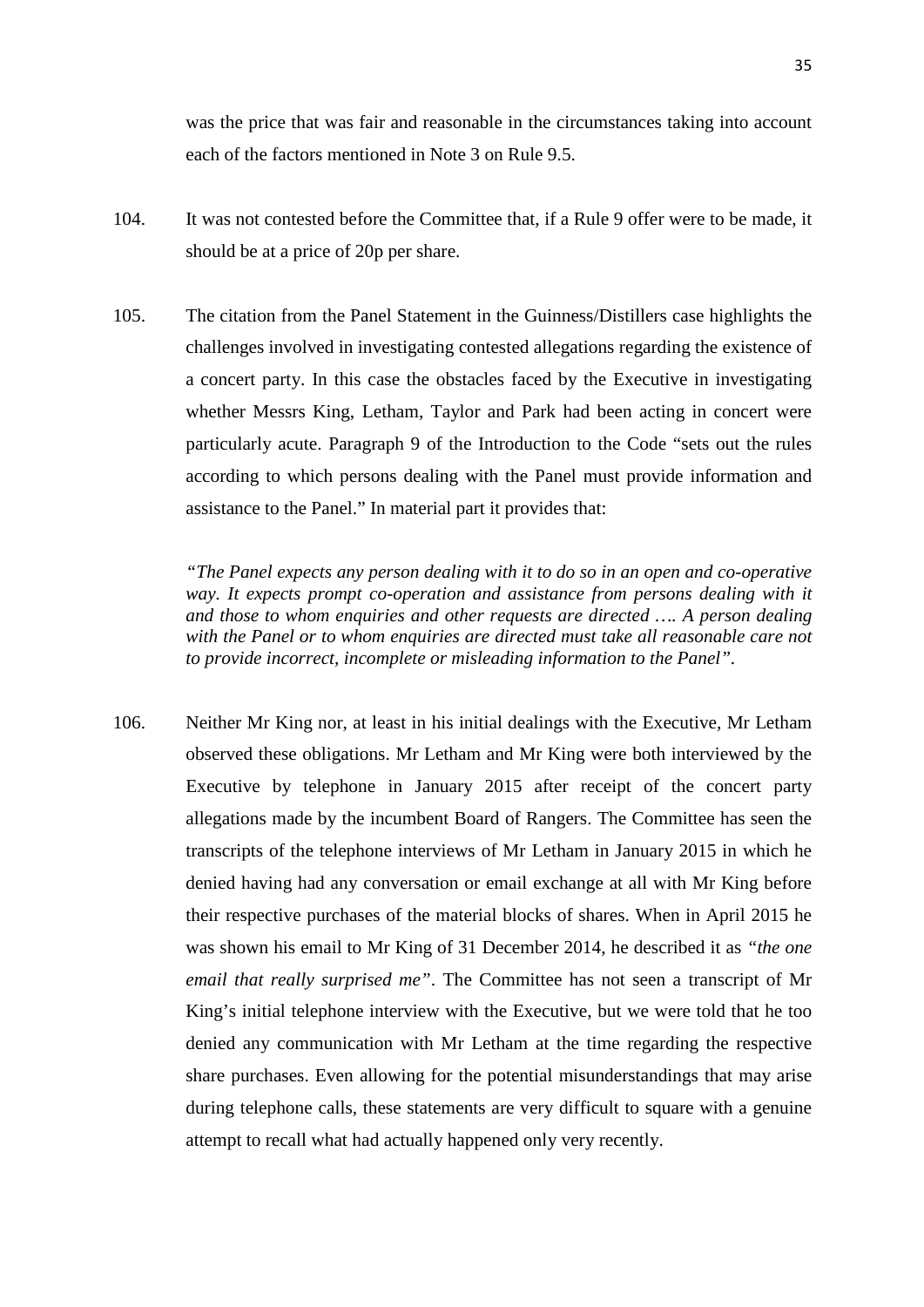- 107. As noted earlier, Mr King produced no documents, claiming that he had deleted his emails pertaining to the transactions in issue and that his IT people could not retrieve them. The Executive was, accordingly, obliged to try to assemble a document trail by obtaining emails from other sources including, for example, Cantor Fitzgerald. This process inevitably took time. Mr King, who lives in South Africa, was interviewed face to face by the Executive on 12 June 2015 and, as previously mentioned, Mr Letham was interviewed on 28 April 2015. On 20 July 2015 the Executive wrote to each of Messrs King, Letham, Taylor and Park stating that its provisional view was that they had acted in concert in the material respects and that Mr King was obliged, accordingly, to make a mandatory offer to other shareholders of Rangers under Rule 9 of the Code. Each of the four contested the Executive's provisional conclusion (as did the Board of Rangers) and there was also debate as to the appropriate offer price.
- 108. The investigation, therefore, continued. Mr King was again interviewed by the Executive on 9 December 2015 during which he maintained that the Executive's field of vision was far too narrow and that they ought to consider the wider context, including in particular the views of Rangers fans and Mr King's interaction with them. Accordingly, following this interview the Executive apparently spoke to various supporters' groups. As stated earlier, the Executive's ruling was given on 7 June 2016 and on 2 August 2016 Mr King indicated to the Executive that he wished this Committee to review its ruling.
- 109. It is unfortunate that this matter has taken so long to come to a head but the Committee is satisfied that the delay is very substantially attributable to the lack of co-operation afforded by Mr King to the Executive's investigation. That same lack of co-operation has continued to characterise Mr King's dealings with this Committee.
- 110. Self-induced delay should not afford a basis for avoiding an obligation to make a Rule 9 offer which should have been made at the beginning of 2015. The Code's mandatory offer regime is the fundamental guarantee that holders of shares in an offeree company will be afforded fair and equal treatment and offered terms of exit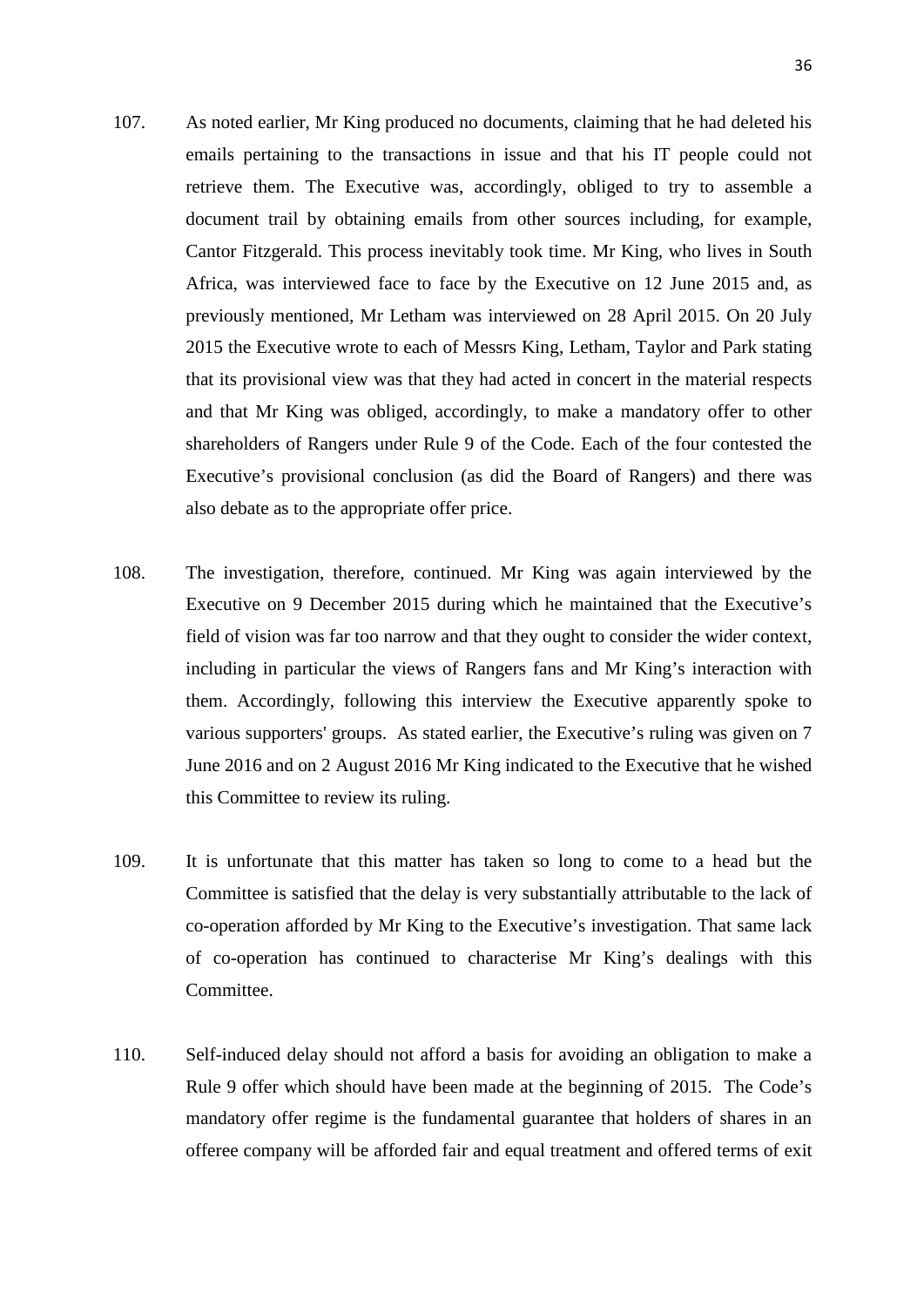at least as good as those extended to the holders of shares previously sold to the offeror or to those with whom the offeror acted in concert to obtain control.

- 111. The Committee was told by Mr Blair that there are some 5,500 holders of Rangers shares, many of whom are fans. It may well be unlikely, given the recent matched bargain trading prices and the fact that demand for Rangers shares currently exceeds supply, that the requisite 15.95% take up from shareholders (required under Rule 9.3 before an offer becomes unconditional) will be forthcoming. There is also nothing to stop the independent members of the Rangers Board from advising against acceptance of the offer, provided that such advice is given consistently with the directors' fiduciary duties. But, ultimately, whether an offer at 20p is accepted is a matter for the shareholders to whom the offer is directed, not for the Board of Rangers.
- 112. The Committee accordingly directs that within 30 days of this Ruling (i.e. by 4 January 2017) Mr King announce an offer pursuant to Rule 9 of the Code and, save as to the offer date, in accordance with the Executive's ruling of 7 June 2016.
- 113. This Ruling may be appealed to the Takeover Appeal Board ("the Board") by lodging a Notice of Appeal as prescribed in paragraph 1.2 of the Rules of the Board. Pursuant to Rule 7.1 of its own Rules of Procedure the Committee directs that the time for lodging such Notice of Appeal is 7 days from the date hereof (i.e. by 5pm on 12 December 2016).

Signed: Michael Crane QC Chairman 5 December 2016

Date of this Panel Statement: 13 March 2017